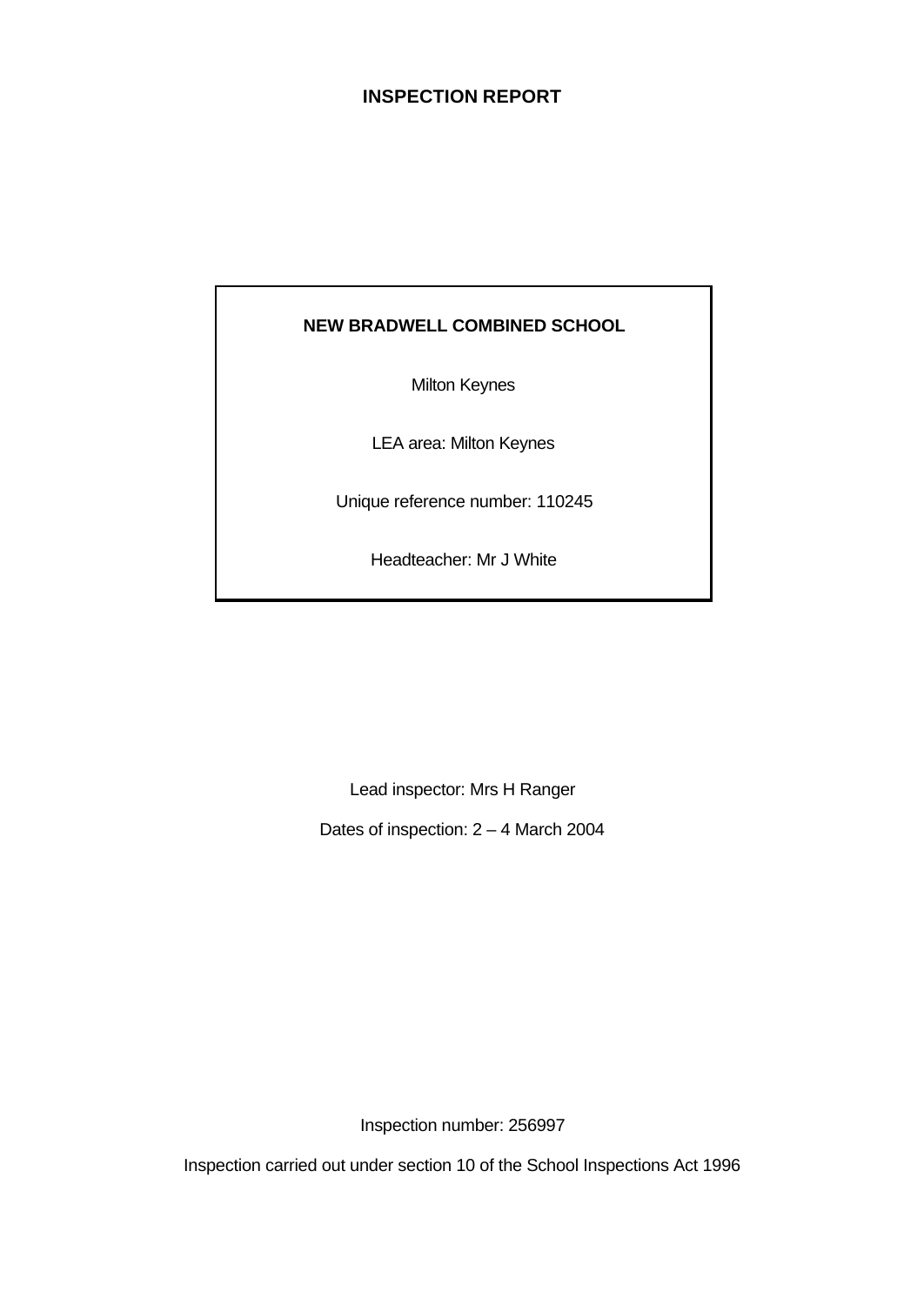# © Crown copyright 2004

This report may be reproduced in whole or in part for non-commercial educational purposes, provided that all extracts quoted are reproduced verbatim without adaptation and on condition that the source and date thereof are stated.

Further copies of this report are obtainable from the school. Under the School Inspections Act 1996, the school must provide a copy of this report and/or its summary free of charge to certain categories of people. A charge not exceeding the full cost of reproduction may be made for any other copies supplied.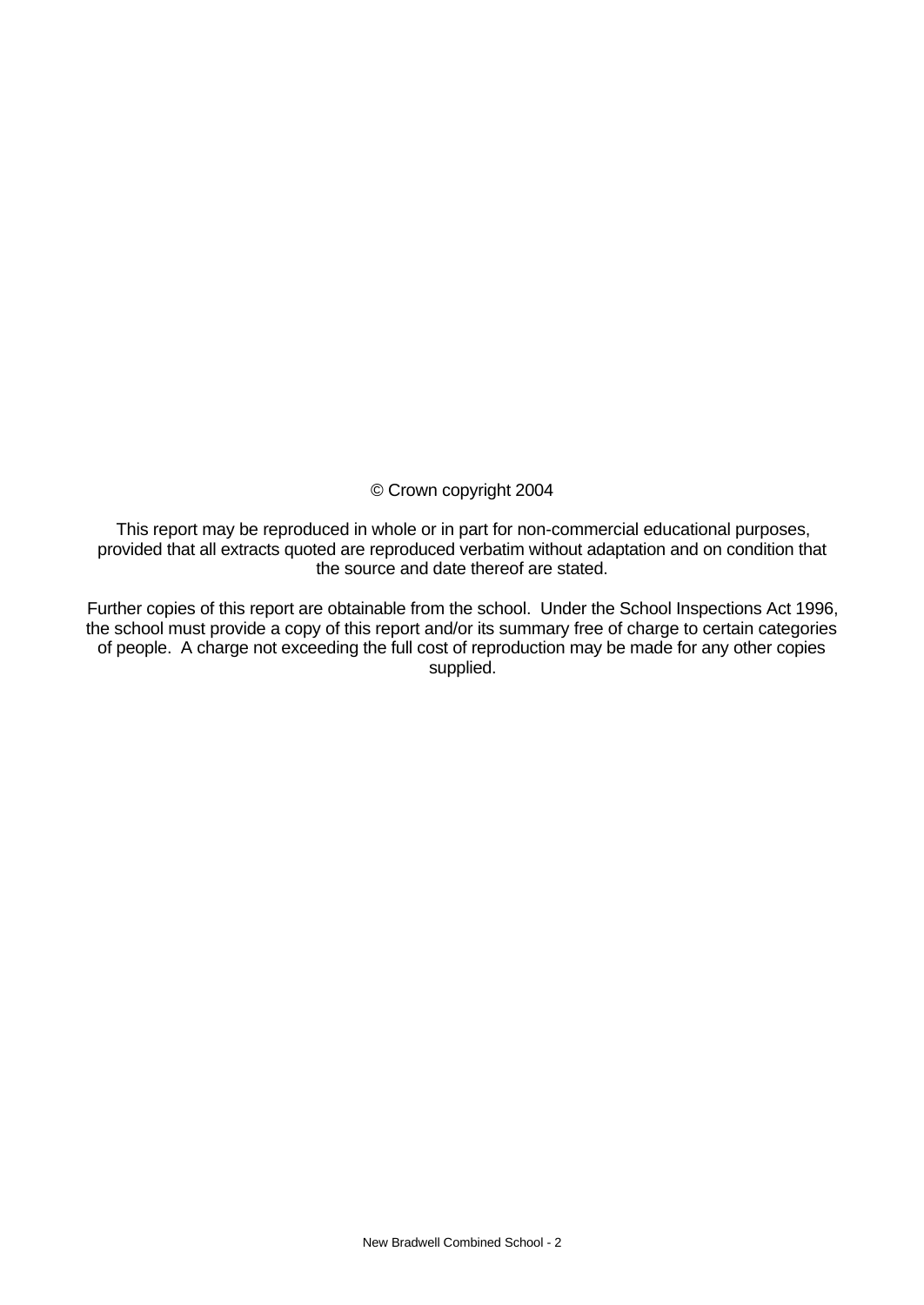# **INFORMATION ABOUT THE SCHOOL**

| Type of school:              | First and middle school                     |
|------------------------------|---------------------------------------------|
| School category:             | Foundation                                  |
| Age range of pupils:         | 3 to 12 years                               |
| Gender of pupils:            | <b>Mixed</b>                                |
| Number on roll:              | 440                                         |
| School address:              | <b>Bounty Street</b><br><b>New Bradwell</b> |
| Postcode:                    | <b>Milton Keynes</b><br><b>MK13 0BQ</b>     |
| Telephone number:            | 01908 312244                                |
| Fax number:                  | 01908 222869                                |
| Appropriate authority:       | The governing body                          |
| Name of chair of governors:  | Mr I Franklin                               |
| Date of previous inspection: | 6 July 1998                                 |

# **CHARACTERISTICS OF THE SCHOOL**

New Bradwell Combined School is a large school situated in a neighbourhood of Milton Keynes. Most pupils live in the local area, but a significant minority transfer to the school from other parts of the city as a result of parental choice. Mobility levels are very high; a quarter of pupils moved into or out of the school during the last school year at times other than the usual transfer points. Pupils come from a wide range of social and economic backgrounds, which are below average overall. Ten per cent come from various ethnic minority heritages; almost all of these are English speakers, or are bilingual, and do not need extra learning support to speak English. Pupils' attainment on entry to the school in the nursery or reception classes covers a wide range but, overall, is well below average, especially in language and social skills.

A quarter of the school's population has special educational needs. This is a higher proportion than most schools. The school provides a specialist facility (The Language Department) for pupils with speech, language and communication needs. This is attended by 17 pupils, all of whom have Statements of Special Educational Need. These pupils spend most of their time as part of the school's mainstream classes.

The school has experienced difficulties in recruiting teachers in recent years and this continues. At the time of the inspection, two-thirds of the classes were taken by newly qualified or inexperienced staff, or by staff covering for long-term absence.

The school received a School Achievement Award for its improvements in the results of national tests in 1999.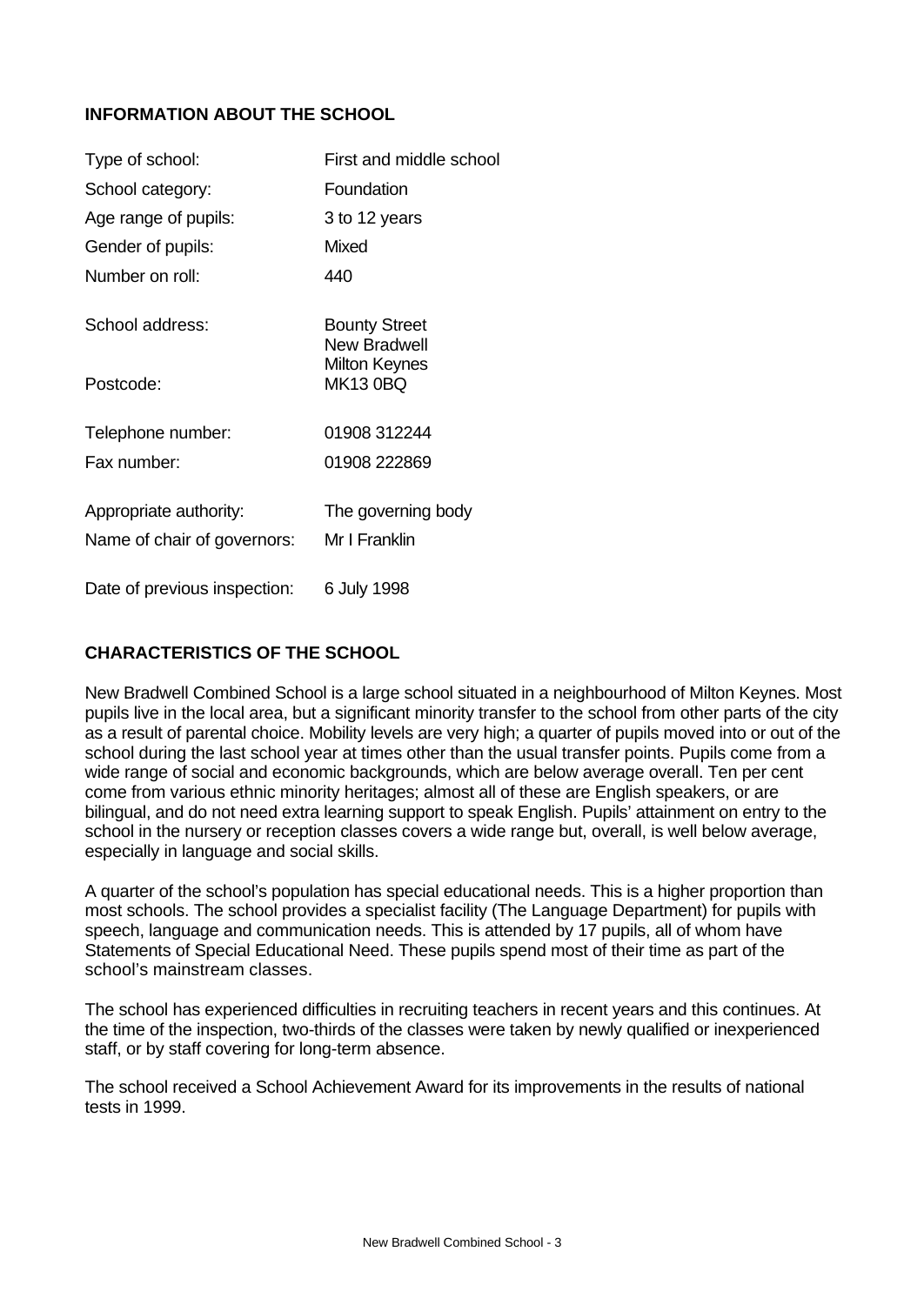# **INFORMATION ABOUT THE INSPECTION TEAM**

| Members of the inspection team |                 | <b>Subject responsibilities</b> |                                             |
|--------------------------------|-----------------|---------------------------------|---------------------------------------------|
| 22223                          | Mrs H Ranger    | Lead inspector                  | English as an additional language           |
|                                |                 |                                 | English                                     |
| 16472                          | Mrs C Stormonth | Lay inspector                   |                                             |
| 23385                          | Ms S Gerred     | Team inspector                  | <b>Foundation Stage</b>                     |
|                                |                 |                                 | Art and design                              |
|                                |                 |                                 | Design and technology                       |
|                                |                 |                                 | Physical education                          |
| 23054                          | Mr G Johnson    | Team inspector                  | French                                      |
|                                |                 |                                 | Geography                                   |
|                                |                 |                                 | <b>History</b>                              |
|                                |                 |                                 | Religious education                         |
| 27243                          | Mr I Tatchell   | Team inspector                  | Special educational needs                   |
|                                |                 |                                 | Science                                     |
|                                |                 |                                 | Citizenship                                 |
| 18116                          | Mr C Taylor     | Team inspector                  | <b>Mathematics</b>                          |
|                                |                 |                                 | Information and communication<br>technology |
|                                |                 |                                 | <b>Music</b>                                |

The inspection contractor was:

Cambridge Education Associates

Demeter House Station Road Cambridge CB1 2RS

Any concerns or complaints about the inspection or the report should be made initially to the inspection contractor. The procedures are set out in the leaflet *'Complaining about Ofsted Inspections'*, which is available from Ofsted Publications Centre (telephone 07002 637833) or Ofsted's website (www.ofsted.gov.uk).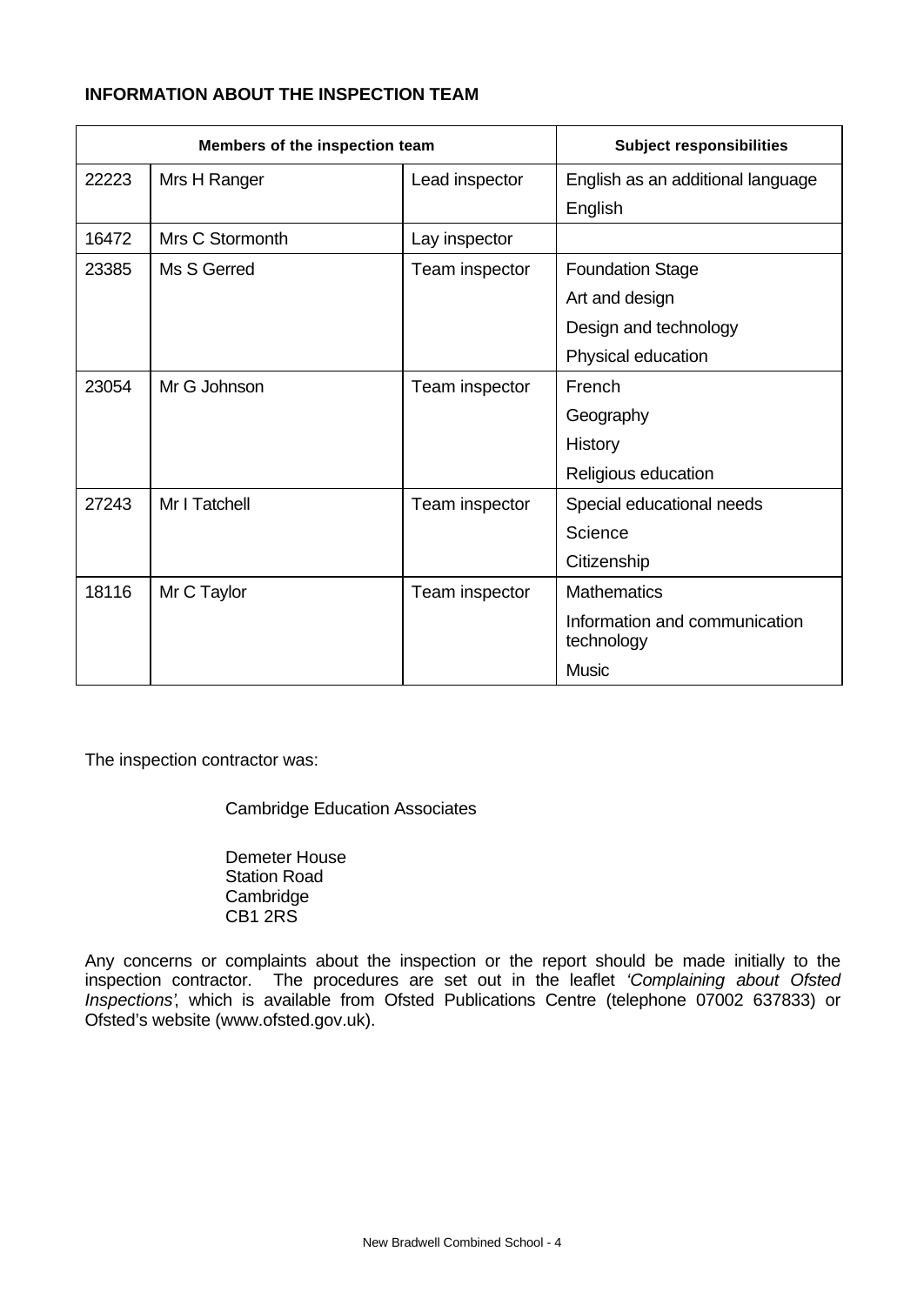# **REPORT CONTENTS**

|                                                                                                                                    | Page |
|------------------------------------------------------------------------------------------------------------------------------------|------|
| <b>PART A: SUMMARY OF THE REPORT</b>                                                                                               | 6    |
| PART B: COMMENTARY ON THE MAIN INSPECTION FINDINGS                                                                                 |      |
| <b>STANDARDS ACHIEVED BY PUPILS</b>                                                                                                | 8    |
| Standards achieved in areas of learning, subjects and courses                                                                      |      |
| Pupils' attitudes, values and other personal qualities                                                                             |      |
| <b>QUALITY OF EDUCATION PROVIDED BY THE SCHOOL</b>                                                                                 | 11   |
| Teaching and learning<br>The curriculum<br>Care, guidance and support<br>Partnership with parents, other schools and the community |      |
| <b>LEADERSHIP AND MANAGEMENT</b>                                                                                                   | 16   |
| <b>PART C: THE QUALITY OF EDUCATION IN AREAS OF LEARNING AND</b><br><b>SUBJECTS</b>                                                | 19   |
| AREAS OF LEARNING IN THE FOUNDATION STAGE                                                                                          |      |
| <b>SUBJECTS IN KEY STAGES 1, 2 AND 3</b>                                                                                           |      |
| <b>PART D: SUMMARY OF THE MAIN INSPECTION JUDGEMENTS</b>                                                                           | 33   |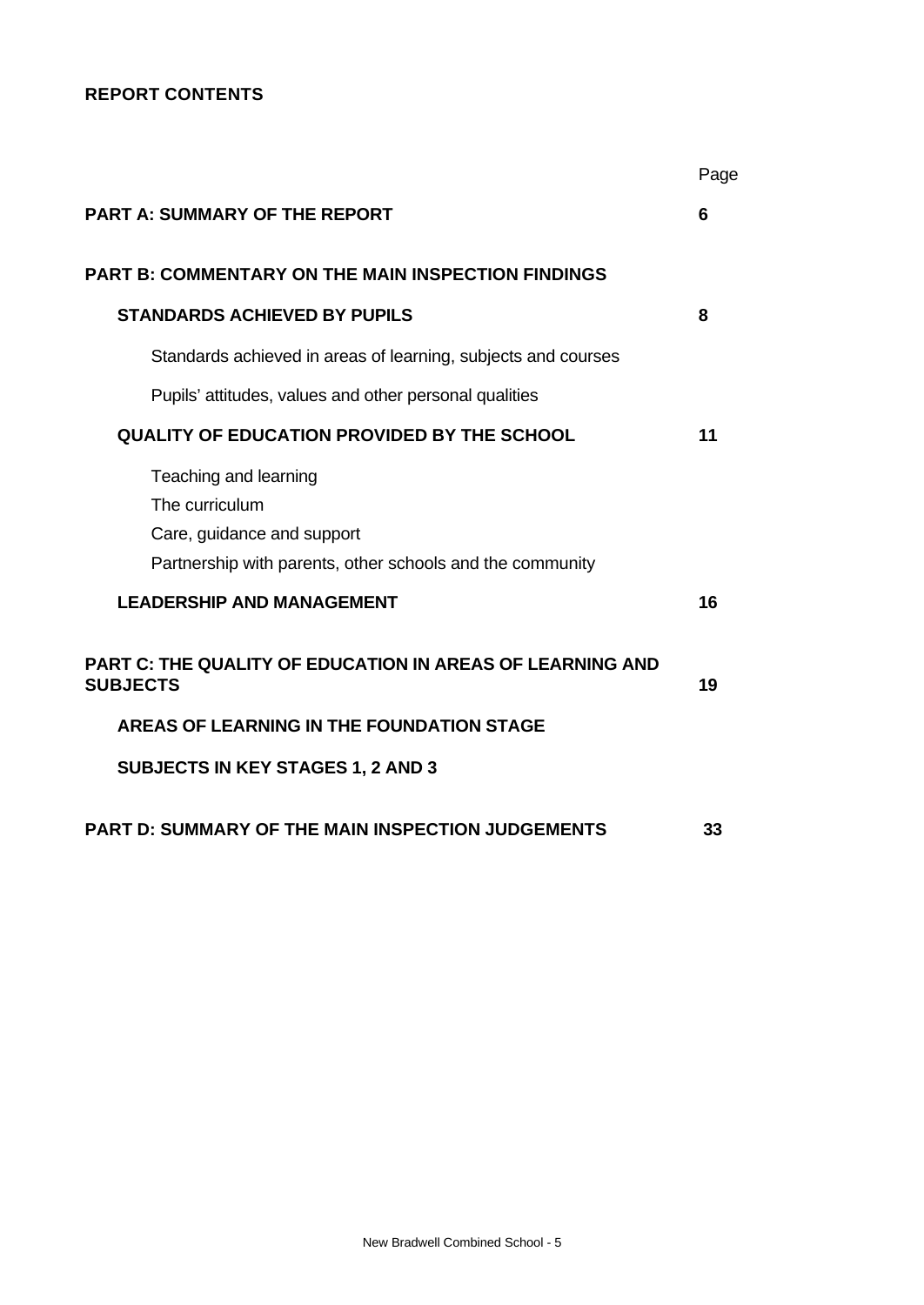# **PART A: SUMMARY OF THE REPORT**

# **OVERALL EVALUATION**

**The school provides a satisfactory academic education for its pupils within a setting that caters very well for their personal development**. Pupils' achievements are satisfactory as a result of sound teaching, but standards are below average. This is partly due to high pupil mobility and the high proportion of pupils who have special educational needs. The leadership and management of the school are sound and the school gives satisfactory value for money. The school has been adversely affected by difficulties in recruiting suitably experienced teachers.

The school's main strengths and weaknesses are:

- The headteacher and governors provide a strong vision and very effective leadership for pupils' personal development, which promotes the pupils' very positive attitudes to school.
- Standards in several subjects are below average and there is underachievement in science and religious education.
- Skilled teaching in the nursery and reception classes gives children a good start.
- Pupils with special educational needs make good progress and are cared for very well.
- The more able pupils are not challenged enough in some classes.
- The arrangements for planning improvements do not focus enough on raising standards and are not supported well enough by the school's systems for assessment and monitoring.
- The statutory curriculum is greatly enriched by a wide range of extra activities for pupils.

The school has maintained well the strengths in the quality of education from its last inspection, especially in pupils' social development, but its academic performance remains below that of most other schools. There has been satisfactory action on the key areas for improvement from the previous inspection in assessment, monitoring performance, the management of special educational needs and the French curriculum. However, the recent high turnover of staff has meant that some of the monitoring and assessment arrangements are again areas for further improvement.

| <b>Results in National</b><br>Curriculum tests at the end |      | similar schools |      |      |
|-----------------------------------------------------------|------|-----------------|------|------|
| of Year 6, compared with:                                 | 2001 | 2002            | 2003 | 2003 |
| English                                                   | F*   |                 | F*   |      |
| <b>Mathematics</b>                                        | F*   |                 |      |      |
| Science                                                   | F*   |                 | F*   |      |

#### **STANDARDS ACHIEVED**

*Key: A - well above average; B - above average; C - average; D - below average; E - well below average. Similar schools are those whose pupils attained similarly at the end of Year 2.*

**Pupils' achievement is satisfactory, overall**. It is good in the nursery and reception classes. From a low starting point, children are on course to reach the goals that are expected by the end of the Reception year in their personal and social development, creative development and their physical development. Standards are below expected levels in language, mathematical development and in knowledge and understanding of the world. Achievement is satisfactory in most subjects in Years 1 to 7, and is good for the pupils with special educational needs, including those in the Language Department. There is underachievement in science in Years 1 and 2 and in religious education in Years 1 to 6. Standards are below average by Year 2 in reading, writing, mathematics and science. By Year 6 and Year 7, standards are below average in English, mathematics and science. Standards in religious education are below expected levels in Years 1 to 6, but in line with expectations in Year 7. Pupils achieve well in information and communication technology (ICT) throughout the school and standards meet expected levels.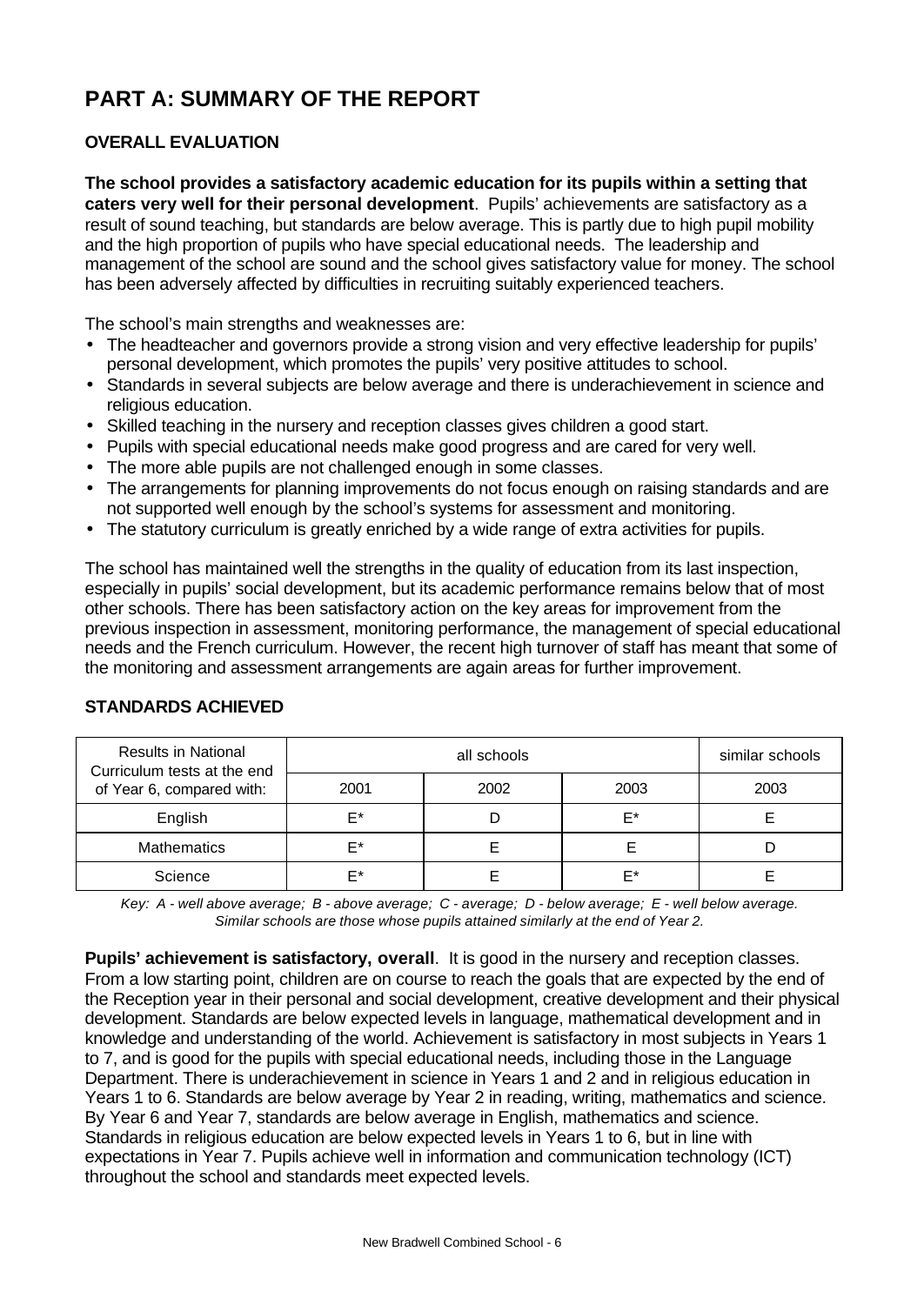**The provision for pupils' personal development is very good** in all age groups and is a significant strength of the school. As a result, pupils have very positive attitudes to school and to learning and behave well. Attendance is average.

# **QUALITY OF EDUCATION**

**The quality of education is satisfactory**. **Teaching and learning are satisfactory, overall**. They are most effective in the nursery and Reception classes and for the many pupils in all age groups who have special educational needs. Teaching in Years 1 to 7 is satisfactory and two-thirds of the lessons seen in these age groups were good, indicating recent improvements in line with staff changes. All teachers promote very good relationships and behaviour so that pupils learn in a pleasant, orderly atmosphere. Science and religious education are not taught in enough depth in several year groups so that pupils' learning is too superficial. Able pupils could be challenged more at times. Assessment systems are satisfactory, but the information gained is not being used efficiently enough to support the drive for higher standards. A satisfactory curriculum is enriched by a very good range of extra activities, such as clubs, visits and tuition in music and sport. Procedures to ensure pupils' care and welfare are very good. A very productive partnership with parents adds to the quality of pupils' learning, and there are very effective links with the local community.

# **LEADERSHIP AND MANAGEMENT**

**Leadership and management are satisfactory**. The headteacher, senior staff and governors provide very good leadership for pupils' personal development, but now need to focus as effectively on raising academic standards. The recent high staff turnover has been managed well, but has led to a heavy workload for senior staff. The new staff are monitored and supported well, but there has been less time recently to monitor the full range of subjects and age groups. This needs to be done to raise the consistency of performance across the school as a whole. Governors have a good understanding of the school's strengths and weaknesses, and have acted satisfactorily to develop the school. Statutory requirements are met, with the exception of a few omissions from the prospectus and annual governors' report.

# **PARENTS' AND PUPILS' VIEWS OF THE SCHOOL**

Parents are very positive about almost all aspects of the school. A minority would like more information about their children's progress or feel that behaviour could be better. Inspectors consider that information and behaviour are mostly good, although the annual written report on children's progress could be improved to give more detail of their achievements.

Pupils' views are very positive. They like their lessons, teachers and classmates, and value highly the many clubs and visits provided for them. The main area they would like to see improved is the range of playground activities that is available.

### **IMPROVEMENTS NEEDED**

The most important things the school should do to improve are:

- improve standards in English, mathematics, science and religious education;
- eliminate the underachievement in science and religious education;
- ensure that the more able pupils are catered for as well as other groups;
- ensure that the school's aims and its arrangements for development planning include sufficient emphasis on raising academic achievement, and that the systems of assessment and monitoring effectively support the efforts to succeed in this.

and, to meet statutory requirements:

• the school should ensure that it includes all the required details in its prospectus and annual governors' report to parents.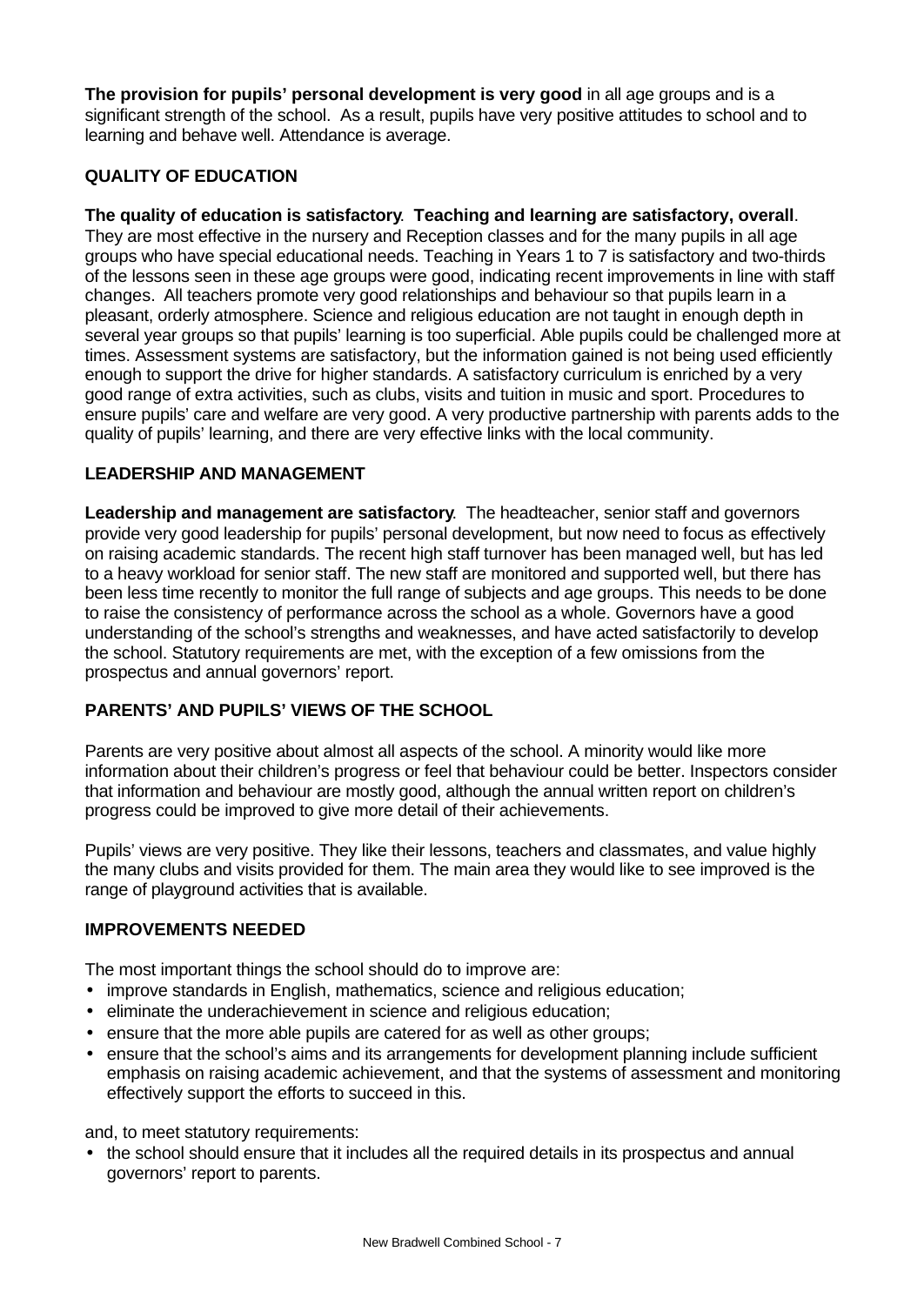# **PART B: COMMENTARY ON THE INSPECTION FINDINGS**

# **STANDARDS ACHIEVED BY PUPILS**

### **Standards achieved in areas of learning and subjects**

Achievement is satisfactory, overall. It is good in the Foundation Stage. It is satisfactory in Years 1 to 7. Standards of attainment are below average.

#### **Main strengths and weaknesses**

- Children in the nursery and Reception classes make a good start to their education.
- Pupils with special educational needs achieve well because of the school's good provision.
- Standards in the core subjects of English, mathematics and science are below average.
- The achievement of the more capable pupils is mostly satisfactory, but these pupils underachieve in some lessons.
- Pupils do well in ICT in all age groups.
- Achievement is unsatisfactory in science in Years 1 and 2, and in religious education in Years 1 to 6.

#### **Commentary**

- 1. At the time of the last inspection, the under-fives achieved well and pupils in all other age groups achieved satisfactorily, overall. This is still the case. In all age groups, two factors have a substantial impact on the standards achieved by pupils. These are the high levels of pupils with special educational needs and the very high rates of pupil mobility. In some classes, up to half the pupils have significant special learning or behavioural needs, which often limit the standards they reach. A much higher than average proportion of pupils is admitted to the school or leaves at times other than the beginning of the school year. Last year, for example, this affected a quarter of the pupils. These pupils are quite often children who have experienced difficulty settling into other schools, have been permanently excluded from at least one school, or have experienced serious family disruption.
- 2. In the school as a whole, pupils with special educational needs achieve well as a result of skilled teaching, including those in the Language Department. Bilingual pupils, the few who need help learning English and those from ethnic minority backgrounds, make similar progress to other pupils. Test results indicate that boys in the school do a little better than girls, overall, but, during the inspection, there were no significant differences in the progress made by either gender.

#### **The Foundation Stage (the nursery and Reception classes)**

3. Children join the nursery with levels of attainment that vary considerably, but are well below average overall. A high proportion of children have limited language and social skills when they are admitted. The children in both age groups achieve well as a result of effective teaching. They do very well in their personal and social development and are on course to meet the expected goals in this area of learning by the end of the Reception year. Their good achievement also indicates that they will achieve the expected goals in their creative and physical development. Attainment in communication, language and literacy, in mathematical development and in knowledge and understanding of the world is likely to fall below the levels expected for the end of the Foundation Stage, because of the children's low starting point.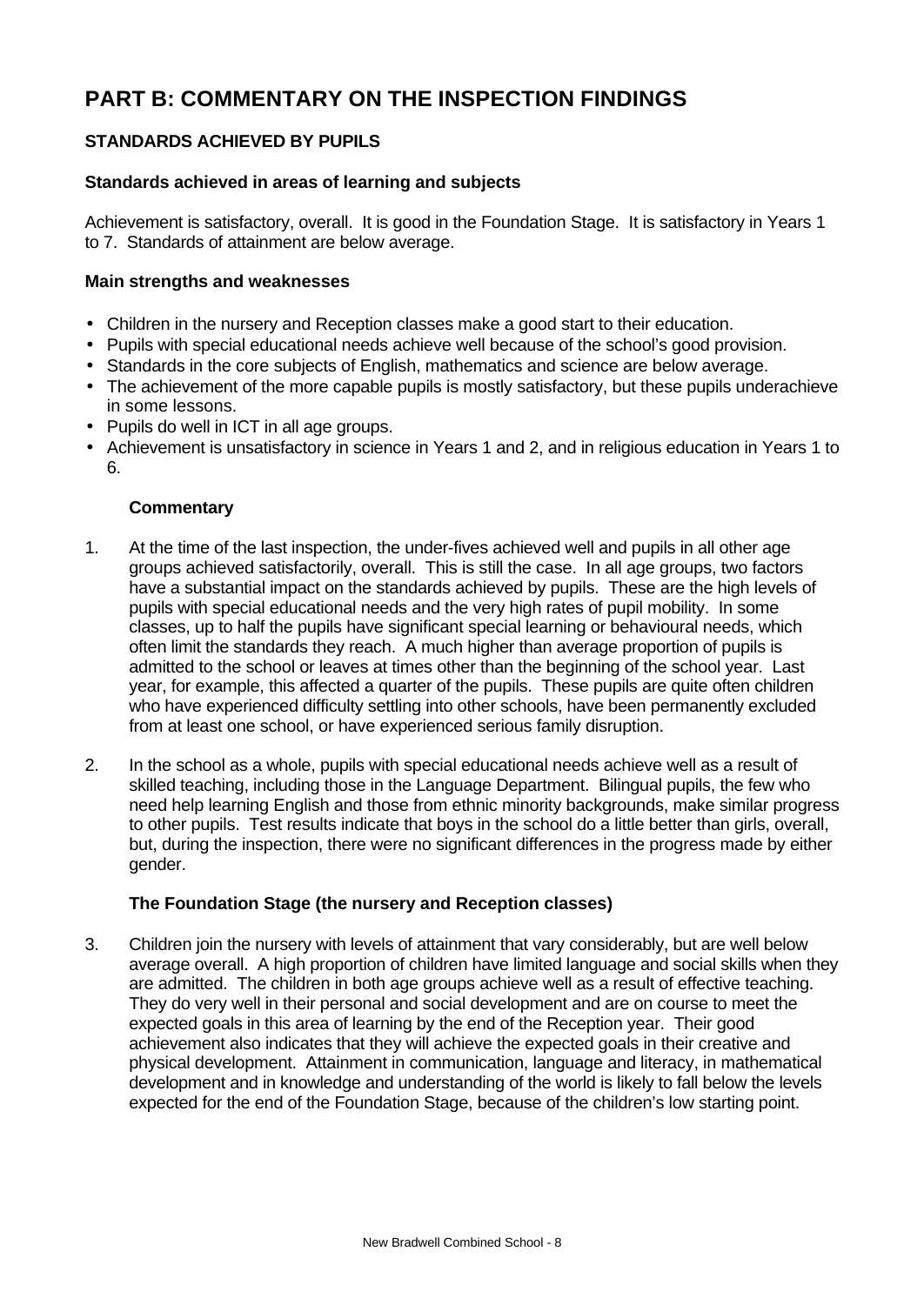# **Key Stage 1 (Years 1 and 2)**

| Standards in: | School results | National results |  |
|---------------|----------------|------------------|--|
| Reading       | 13.7 (13.6)    | 15.7 (15.8)      |  |
| Writing       | 13.5(13.0)     | 14.6 (14.4)      |  |
| Mathematics   | 14.1 (14.5)    | 16.3(16.5)       |  |

#### *Standards in national tests at the end of Year 2 – average point scores in 2003*

*There were 41 pupils in the year group. Figures in brackets are for the previous year.*

4. The school's performance in National Curriculum tests in this age group in 2003 was well below the national average. In reading and writing, results were well below the average for similar schools and, in mathematics, were in the lowest five per cent of schools nationally. Very few pupils achieved Level 3 in the tests. Results in this age group have been low over recent years, although levels of improvement have been in line with national trends. Inspection findings show that most of the pupils who are currently in Years 1 and 2 attain below average standards in English, mathematics and science. Written recording of science is often well below average. Pupils achieve satisfactorily in relation to their attainment on entry, and those with special educational needs achieve well. However, the more able pupils in Year 2 do not achieve as well as they could at times in English, because expectations of them are too low. Achievement is unsatisfactory in science, where pupils do not cover enough ground and their learning lacks depth. Attainment is in line with the nationally expected levels in ICT and pupils achieve well. Attainment is below expectations in religious education; pupils' achievements are unsatisfactory because they do not cover the subject in sufficient depth.

# **Key Stage 2 (Years 3 to 6)**

| Standards in: | School results | National results |  |
|---------------|----------------|------------------|--|
| English       | 23.0(25.7)     | 26.8 (27.0)      |  |
| mathematics   | 24.5(25.1)     | 26.8 (26.7)      |  |
| science       | 25.1 (26.9)    | 28.6 (28.3)      |  |

#### *Standards in national tests at the end of Year 6 – average point scores in 2003*

*There were 66 pupils in the year group. Figures in brackets are for the previous year.*

- 5. The school's performance in the National Curriculum tests for Year 6 in recent years has been low. In 2003, results were well below average in mathematics and within the lowest five per cent of schools in English and science. Compared with schools whose pupils obtained similar results in the national tests at the age of seven, performance was below average in mathematics. It was well below average in English and science, mainly because of the small number of pupils who reached Level 5. The school acknowledges that in 2003, in addition to the factors of special educational needs and high mobility, there was some weak teaching in the age group; this situation has now been remedied. Performance in the results for this key stage has fallen behind the nationally improving trend over the last five years. The school sets satisfactory targets for its pupils in this age group, based on their prior attainment and reflecting any special learning needs. Most of these targets were not met in 2003, but the target for Level 5 in mathematics was exceeded. The targets for 2004, if achieved, would represent a substantial improvement on the results of 2003.
- 6. Inspection findings are that pupils in Years 3 to 6 achieve satisfactorily, overall, in relation to their attainment on entry to the school, and that those with special educational needs achieve well. Attainment is below average by Year 6 in English, mathematics and science, but not as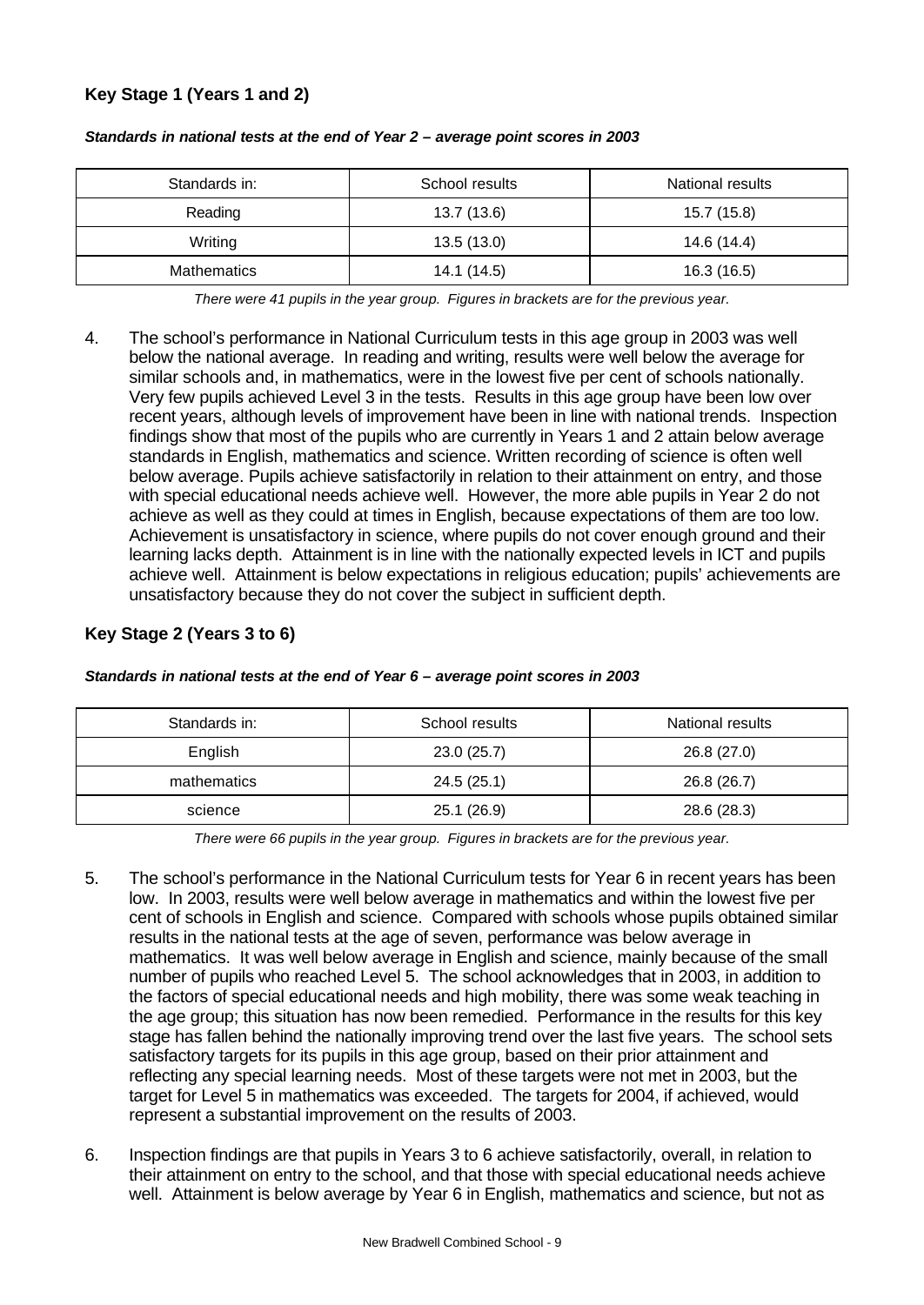low as the most recent test results for this age group indicate. Achievement in English is satisfactory and there are indications that recent initiatives in reading are leading to good progress for the pupils who have been targeted for improvement. Pupils are currently achieving well in mathematics and ICT, reflecting the effective teaching in these subjects. In science, achievement is satisfactory for most pupils, but unsatisfactory for the more able pupils, who are not extended well enough. Achievement is unsatisfactory in religious education where, as in Key Stage 1, teaching does not enable pupils to cover the curriculum in sufficient depth to meet the required levels.

# **Key Stage 3 (Year 7)**

7. Standards in English, mathematics and science are below average. However, they are better than indicated by the low results of last year's national tests when the same pupils were in Year 6. Teaching in this age group is now good and is raising standards. The school's tracking data shows that most pupils are making satisfactory progress in relation to their attainment when they were seven, and their achievements in the lessons seen were often good. Achievement is good in ICT and religious education and standards meet expected levels. In French, standards meet expected levels and achievement is satisfactory.

#### **Pupils' attitudes, values and other personal qualities**

Pupils' attitudes to learning are very good and behaviour is good. The provision for pupils' personal development, including their spiritual, moral, social and cultural development, is very good. Attendance and punctuality are satisfactory.

#### **Main strengths and weaknesses**

- Attitudes to school are very good and pupils are enthusiastic about all aspects of school life.
- The school works very hard to encourage pupils to attend school and arrive on time.
- The ethos is very positive and there is a pleasant and happy atmosphere.
- The youngest children make rapid progress settling into school.
- Holidays account for nearly half of all absences.

#### **Commentary**

8. The school has maintained the very good provision identified by the previous inspection in this aspect of its work. It does all it can to promote good attendance and punctuality. It achieves attendance rates at the national average level and no unauthorised absence. The school employs an independent welfare adviser to visit and support families to encourage better attendance, with some success. Most parents respond well to the school's efforts, but some make insufficient efforts to ensure attendance. Some pupils go on holiday during term-time and this causes disruption to their learning. Punctuality on arrival at school is satisfactory, although a small number of families are regularly late. Lessons start on time and time-keeping in school is good. The school encourages good punctuality as an important life skill.

#### **Attendance**

*Attendance in the latest complete reporting year (%)*

| Authorised absence |     |  | Unauthorised absence |     |  |
|--------------------|-----|--|----------------------|-----|--|
| School data        | 5.8 |  | School data          |     |  |
| National data      | 5.4 |  | National data        | 0.4 |  |

*The table gives the percentage of half days (sessions) missed through absence for the latest complete reporting year.*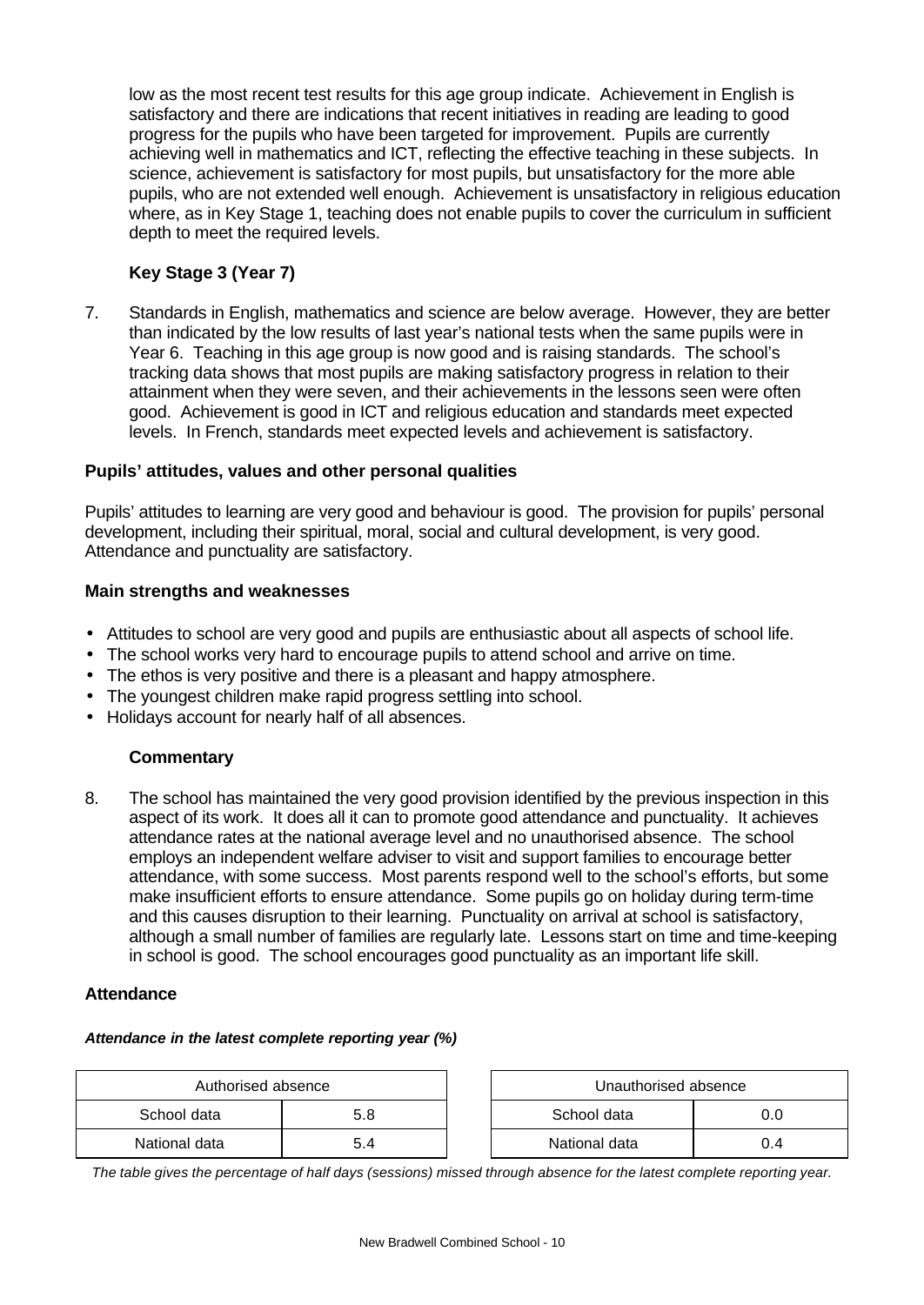9. In discussions, pupils were very positive about the school. They praised strong relationships with teachers and friends, good school dinners, clubs, trips and interesting lessons. Pupils show pride in their school and have very good attitudes to learning in the classroom. This is particularly impressive in those who have been excluded from other schools and have settled very well at New Bradwell. Behaviour is good, both in lessons and around the school. Pupils are helpful, friendly and polite. Break-times and lunch-times are lively and pupils amuse themselves well. Pupils show reverence during assemblies and sing very enthusiastically. Bullying and other forms of harassment are rare. When any pupil raises a concern about behaviour, it is dealt with effectively. Pupils from all ethnic backgrounds mix well together. Most pupils with special educational needs have a positive attitude to learning. When working individually or in a small group, with the support of a teacher or teaching assistant they show an improved level of confidence. They persevere with challenging tasks and enjoy the sessions. There have been no exclusions in this school year.

# **Exclusions**

#### *Ethnic background of pupils Exclusions in the last school year*

| Categories used in the Annual School Census |  | No of pupils<br>on roll |  | Number of<br>fixed period<br>exclusions | Number of<br>permanent<br>exclusions |
|---------------------------------------------|--|-------------------------|--|-----------------------------------------|--------------------------------------|
| White - British                             |  | 391                     |  |                                         |                                      |

*The table gives the number of exclusions, which may be different from the number of pupils excluded.*

Pupils' personal development is fostered very well. The youngest children receive very good attention to their personal and social skills on starting in the nursery. Staff enable them to feel safe and confident in a calm and interesting environment. As they move through the school, pupils take on the responsibilities of living in the school community in an outstanding way. Older pupils have many good opportunities for helping with the smooth running of the school especially at lunch-times. They also chair the School Forum where they gauge views, carry out investigations and try and address any issues raised. For instance, a litter problem has improved markedly since Year 7 pupils have taken charge of this. The many residential trips provide great benefits for personal development and give huge enjoyment.

Positive reinforcement of the values of respect, care for others, trust, fairness, kindness and high moral standards are strengths. Pupils are maturing into very confident and sociable young people. Pupils' appreciation of their own cultural traditions is good, although they have relatively few planned opportunities to learn more about the diversity of modern British culture.

# **QUALITY OF EDUCATION PROVIDED BY THE SCHOOL**

The school provides a satisfactory quality of education. Teaching and learning are satisfactory. The curriculum is sound and is well resourced. It is enriched very well by extra activities. The day-to-day care of pupils is very good. There are very effective links with parents and the local community.

#### **Teaching and learning**

Teaching and learning are good in the Foundation Stage. They are satisfactory in Years 1 to 7. Assessment is satisfactory.

#### **Main strengths and weaknesses**

- Teaching is effective and promotes good progress in the nursery and Reception classes.
- Teaching and learning are good for pupils with special educational needs, including those in the Language Department.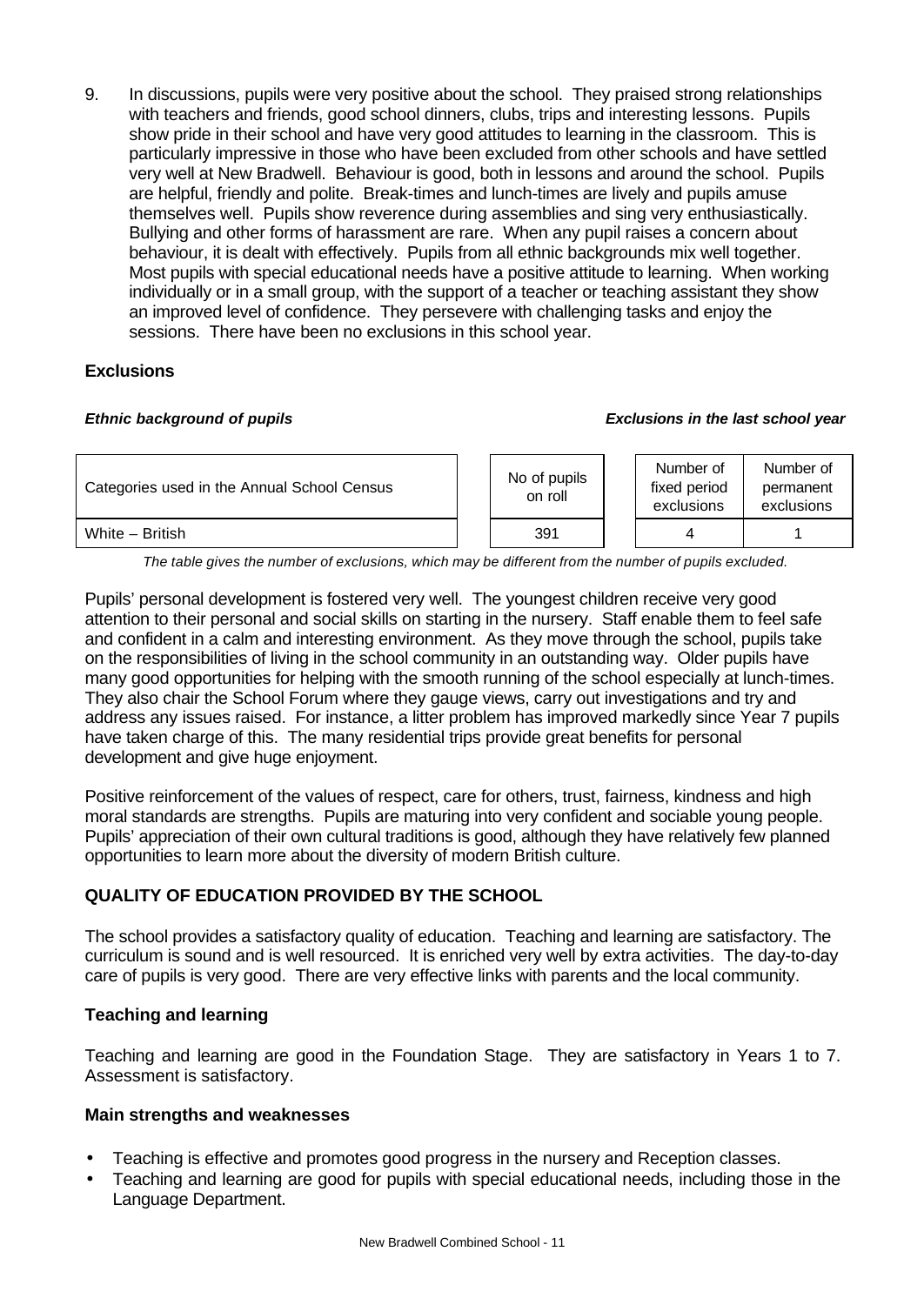- There are weaknesses in the teaching of science and religious education.
- There is a lack of challenge for the more able pupils in some lessons.
- Pupils' behaviour is managed very well and there is a pleasant, orderly atmosphere in lessons.
- Assessment procedures are satisfactory in the core subjects, and marking is often good, but the assessment of the foundation subjects needs to be more rigorous to raise standards.
- Specialist speech and language therapy is effective.

# **Commentary**

#### *Summary of teaching observed during the inspection in 51 lessons*

| Excellent | Very good | Good     | Satisfactory | Unsatisfactor | Poor | Very Poor |
|-----------|-----------|----------|--------------|---------------|------|-----------|
|           | 8(16%)    | 26 (51%) | 13 (25%)     | 4(8%)         |      |           |

*The table gives the number of lessons observed in each of the seven categories used to make judgements about lessons; figures in brackets show percentages where 30 or more lessons are seen.*

- 10. In the lessons seen, the majority of lessons were good and about one in six was very good. Further evidence of the effectiveness of teaching over time was taken from pupils' previous work and from discussions with them about particular subjects. The overall findings of the inspection are that teaching and learning are good in the Foundation Stage and satisfactory in Years 1 to 6. These judgements are not quite as positive as those of the previous inspection, when teaching was good, overall. Teaching has experienced some turbulence as a result of numerous staff changes, but it is improving with the recent appointments and as new teachers become more experienced, especially in Years 3 to 7. This is having a positive impact on pupils' learning and the standards they reach.
- 11. In the Foundation Stage, teachers provide a wide range of interesting and relevant activities. These ensure that the children settle to school routines quickly and learn efficiently. The staff nurture vital social and language skills particularly well. At this stage, the teachers start to instil the high standards of behaviour that they expect of the children. These high expectations of behaviour are continued throughout the school and are a significant strength. They lead to the settled, purposeful environment for learning in all age groups and this enables pupils to get on with their work in the right frame of mind. Pupils collaborate well in their learning.
- 12. The teaching of pupils with special educational needs is good, including that for the pupils in the Language Department. Pupils with special educational needs receive additional support and work that is related to their ability. The teachers and support staff involved build up a good relationship with these pupils and, by gentle encouragement, take every opportunity to extend their knowledge and understanding. Pupils learn efficiently. There is successful integration of pupils from the Language Department into mainstream classes; teachers and support staff ensure that they receive the support needed to succeed in all subjects. A key strength of the teaching is the commitment to ensuring that all the pupils are confident, enthusiastic learners, who are helped to reach their full potential. Together with support staff, teachers successfully create a learning environment that is warm and caring, offering pupils a good quality curriculum with a full range of activities matched to their needs. Speech and language therapy is provided for each of these pupils as it is needed. This is carried out skilfully by a practitioner who works closely with the school's own staff and with other specialists as required. Procedures for the assessment of these pupils are good. The school maintains extensive records and uses these well to review progress, and set and modify targets for attainment. Speech and language therapists contribute helpfully to the identification and assessment of the communication and social needs of pupils.
- 13. Most pupils who have English as an additional language are bilingual and do not need additional help in lessons. The few who require help are supported well by their teachers and teaching assistants and build up their understanding of language effectively.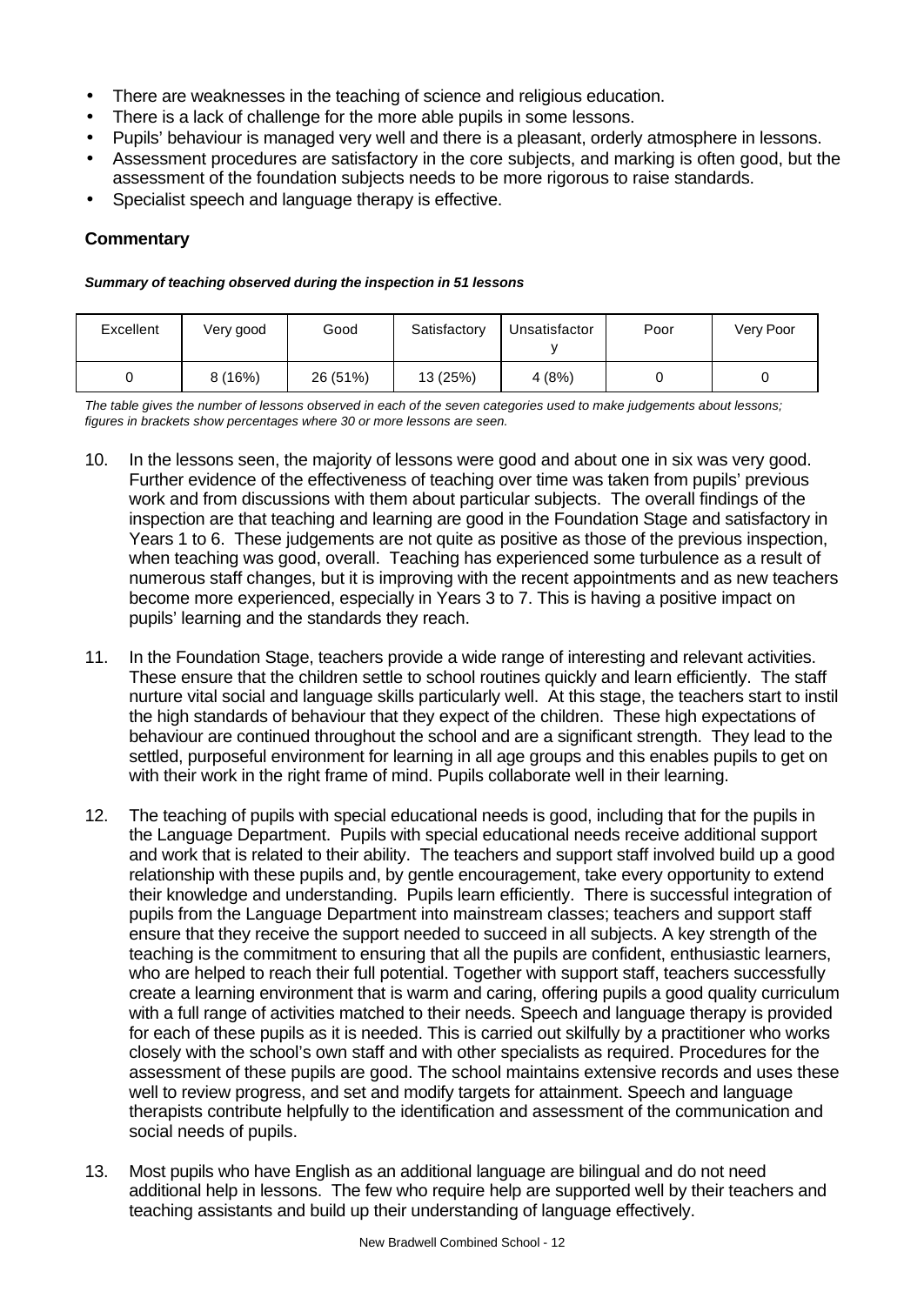- 14. Teaching and learning are at least satisfactory in most subjects. They are good in ICT, enabling pupils to build up their skills quickly. They are at least satisfactory in most aspects of English and currently good in mathematics. In these two key subjects, indications are that the quality of teaching is improving. A high proportion of good and very good lessons was observed. The exception to this positive picture is that the more able pupils are not challenged enough in English in Year 2. As a result, they do not achieve as much as they are capable of doing. The weakest teaching is in science and religious education. In science, in Years 1 and 2, pupils do not build well enough on their knowledge, skills and understanding. Too little work has been covered and at too superficial a level. There are too few opportunities for pupils to carry out investigations and to record their work in writing, and this especially holds back the progress of the more able pupils. In religious education, in Years 1 to 6, the curriculum is planned in line with the locally agreed syllabus, but topics are not studied in sufficient depth. Pupils too rarely record their knowledge and understanding in writing and the higher attainers are not challenged enough to explore the subject in greater depth. Teaching improves in the subject in Year 7 and, as a result, pupils show a deeper and wider understanding of the topics they have covered.
- 15. There are satisfactory procedures for checking children's progress and the standards they attain in the nursery, and good procedures in the Reception year. The information gained is put to sound use in planning activities and supporting children's learning. In Years 1 to 7, marking is used well to help pupils know what they need to do to improve their work and to correct errors. There are some very good examples in English and mathematics lessons of teachers evaluating pupils' understanding in order to adapt the work they provide in subsequent lessons. The school has much information gained from tests and assessments in the core subjects in Years 1 to 7. This means that teachers are aware of the National Curriculum levels that their pupils have attained. However, the school is at an early stage of using this information to track pupils' progress through the school and to set individual targets consistently. For example, underachievement by some higher attainers is not being addressed effectively. Pupils' work samples are not always annotated or given a National Curriculum level, which would provide another useful measure of progress. Data is not being used as well as it could be to help the school to plan how it can raise standards. There are too few agreed systems for assessing progress in the foundation subjects, although there are examples of very good practice in some classes. In these subjects, many teachers do not have a clear overview of how well pupils are doing and the subject co-ordinators do not have enough information about standards to help them to identify where improvement is needed. Assessment is used adequately, overall, but it could be used more effectively, particularly to match work to pupils' differing needs so as to provide greater challenge for pupils capable of higher attainment.

# **The curriculum**

The curriculum is satisfactory. It is enriched very well by extra activities. Accommodation and resources are good.

#### **Main strengths and weaknesses**

- Pupils with special educational needs are catered for well.
- The curriculum for the Foundation Stage is good.
- The curriculum is very well extended and enriched with a range of activities, including residential trips, sports and cultural activities.
- The ICT curriculum is used effectively to support other subjects.
- Provision for able, gifted and talented pupils is not developed as well as for other pupils.
- The accommodation has been developed well for the benefit of pupils and staff.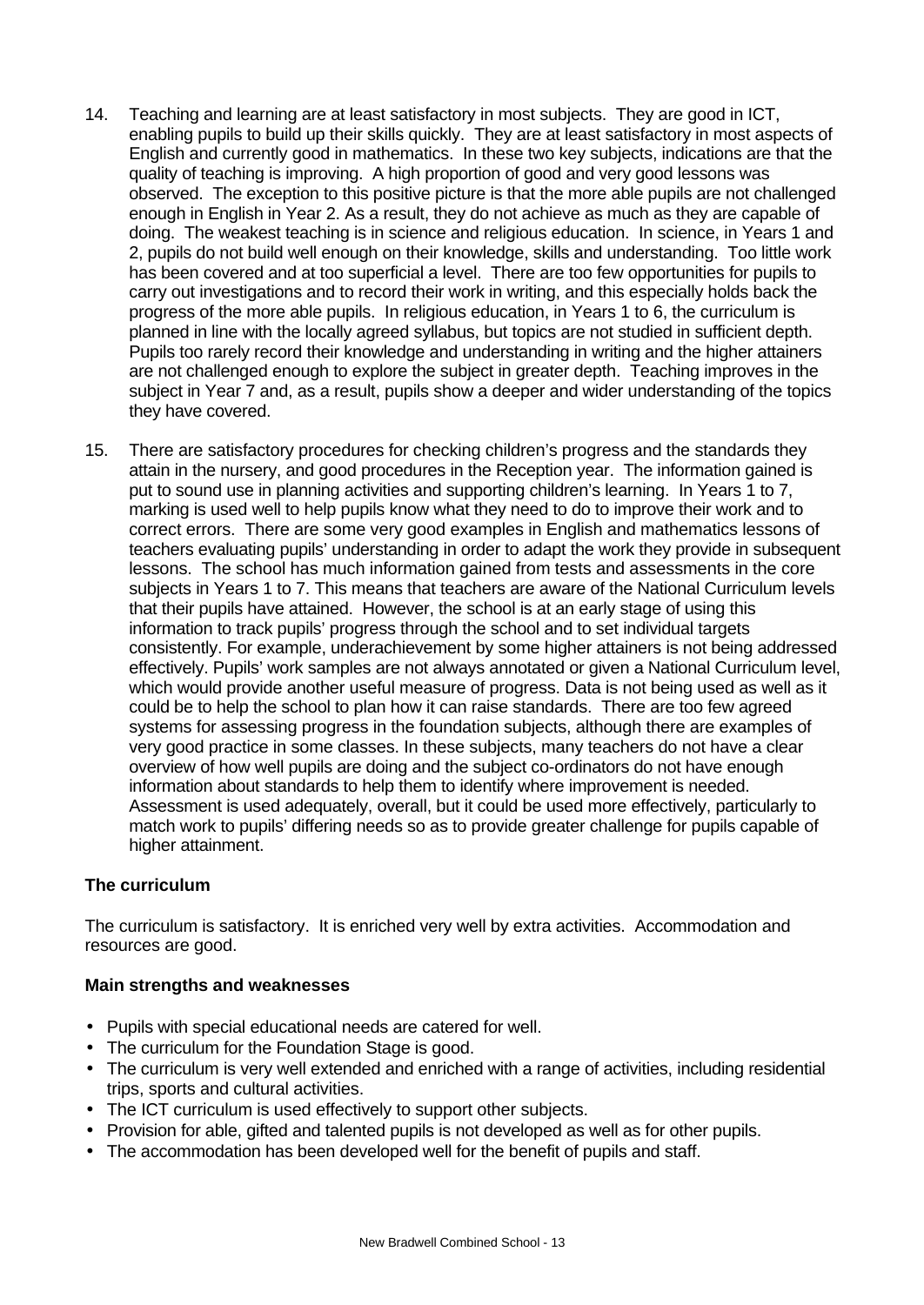#### **Commentary**

- 16. There is a rich curriculum for the children in the nursery and Reception classes. Teachers provide a wide range of stimulating and interesting activities that meet children's needs effectively, both inside and outdoors. These promote good achievement. In all other age groups, as at the time of the last inspection, the curriculum caters satisfactorily for the needs and interests of all pupils. It provides a secure basis for learning with very good enrichment beyond the school day. All subjects are taught and statutory requirements are met. The key issue from the last inspection to extend the time available to teach French, has been improved satisfactorily. There is good provision for pupils with special educational needs, including those in the Language Department. Pupils' education plans match the needs of individual pupils and the targets set are generally sufficiently specific and easy to measure.
- 17. The programme of work in ICT is effective and supports a wide range of other subjects. Assemblies provide a useful extension to the curriculum. The school is involved in several relevant curriculum initiatives that are having a beneficial effect on pupils' achievement, including a study of pupils' learning styles and encouragement for parental literacy.
- 18. The school is committed to including all pupils. It provides successfully equality of opportunity for pupils with special educational needs and pupils of all ethnic origins. However, suitable extension activities are not always provided for higher-attaining pupils. Gifted and talented pupils are identified satisfactorily. Special provision is made for them in activities such as music and sport. Opportunities are not always planned sufficiently to challenge them further within their class lessons, so that they do not always achieve the levels of which they are capable. This is an area that the school has acknowledged as a weakness and has begun to improve. Pupils with English as an additional language receive support within their classes where needed and achieve well. The school makes satisfactory provision academically for those transferring to the next stage of education and its very good provision for their personal development equips them well to cope with new challenges.
- 19. The school enriches the curriculum very effectively and pupils have opportunities to take part in a good range of sports activities and competitions. Visits are arranged, for example, to London theatres and visitors come into the school to work with pupils. The choir and instrumental tuition give valuable musical opportunities. Trips outside the school have a high priority, with each class from Year 2 upwards having a residential visit during the year. These provide a particularly important and effective contribution to pupils' personal and academic development.
- 20. The quality and quantity of accommodation and resources are good. The school has successfully managed extensive projects in recent years to provide improved teaching areas, especially for the Reception age group, Year 7 and for ICT. A range of shared rooms and small rooms is available for withdrawal of groups and practical activities, and there is plenty of storage space. The outdoor site is extensive and well used. Resources are sufficient to support the curriculum across the school. The school has sufficient teachers. There is a good range of skills and expertise among both teaching and support staff. These factors make a positive contribution to the quality of pupils' learning.

#### **Care, guidance and support**

The care and welfare of pupils and the arrangements for health and safety are very good. The school provides satisfactory support for pupils based on the monitoring of their achievement and very good advice for their personal development. There is good involvement of pupils in seeking, valuing and acting on their views.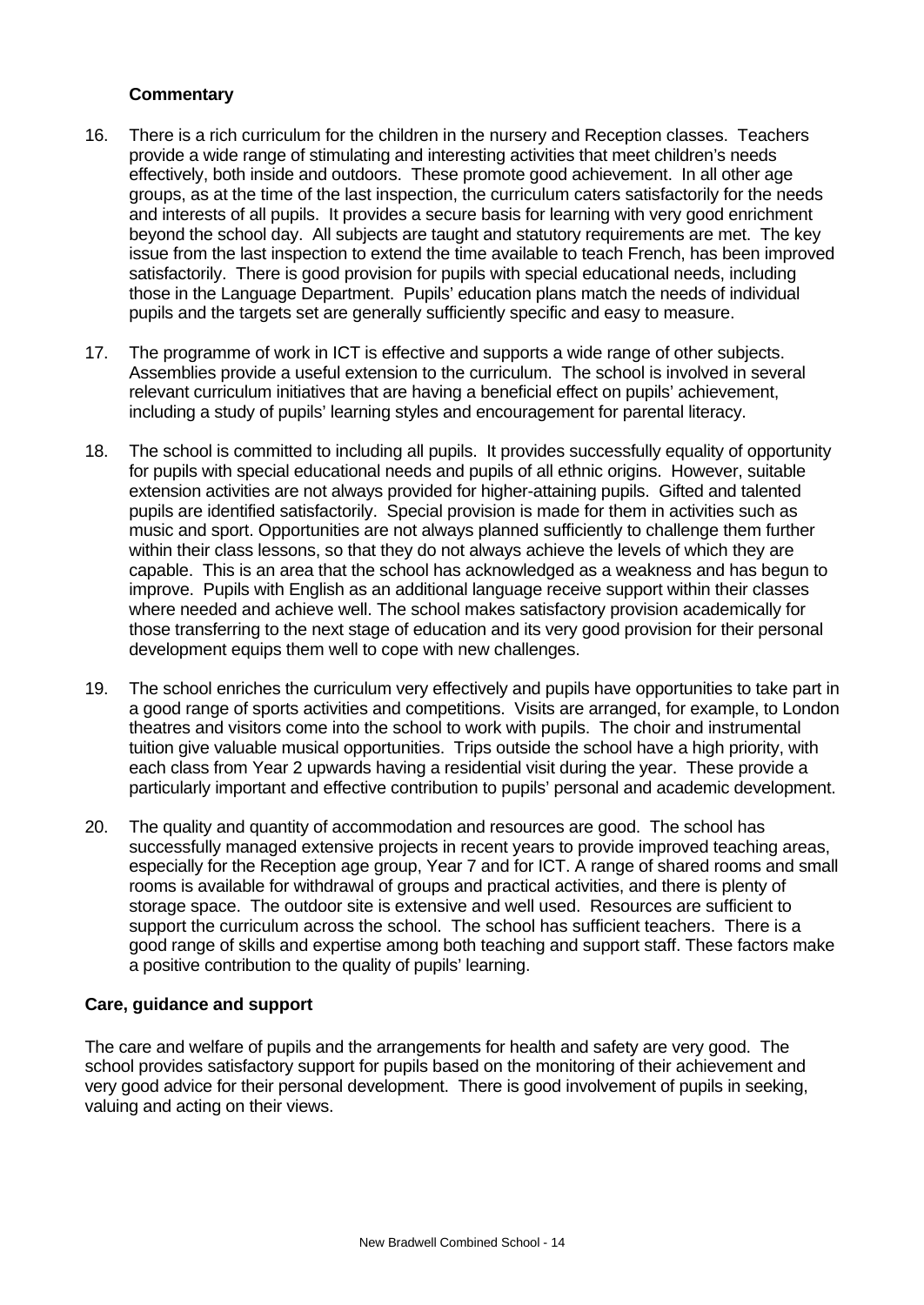#### **Main strengths and weaknesses**

- The care and guidance provided for pupils are key strengths of the school and help pupils feel well looked after in a highly supportive environment.
- Personal development is monitored very closely, and any issues are identified early and are 'nipped in the bud.'
- The management of health and safety is very good.
- The School Forum helps to survey pupils' views and act effectively on them.
- Academic advice, based on assessment data, is at an early stage and is not supporting the drive to raise standards.

#### **Commentary**

- 21. This aspect has improved further since the previous inspection. Pupils confirmed how much they valued the excellent relationships they develop with staff. They feel that they would always have someone to turn to if they have problems. The school has a fully inclusive approach to helping all those who have any personal difficulty. Highly effective monitoring of pupils' personal development enables any issues or unhappiness to be detected early. Pupils and families are helped to resolve problems and this benefits learning and improves school life.
- 22. The arrangements for child protection and for children in public care are outstanding, and all the requirements are met. The school goes beyond normal bounds to ensure that pupils are monitored sensitively and that their needs are paramount. Pupils with a range of medical needs are catered for very well. Ill and injured pupils are given excellent care and attention. All the risk assessments and routine checking systems for health and safety throughout the school are thorough. Pupils with special educational needs generally receive good support within the school, from teachers, non-teaching staff and pupils. Systems are in place to enable pupils to cope with difficult situations.
- 23. The arrangements for admitting children to the nursery are good and children are supported by parents and staff until they are happily settled. There is a high mobility rate in the school generally. When pupils are admitted to school part way through a key stage, they are assigned 'buddies' to help them master school routines quickly and effectively.
- 24. Pupils can channel their thoughts and ideas to Year 7 pupils who collect information for the weekly School Forum assembly. During the inspection, for example, the topics discussed were fund-raising for a nominated charity, litter issues and playground equipment. Pupils also share their thoughts in personal and social education lessons and can talk to their teachers easily and openly.
- 25. The assessment of academic progress is used satisfactorily to support and guide pupils' learning, but these arrangements are not developed as well as the procedures to monitor their social and moral development. The quality of information for pupils about how well they are doing in subjects could be improved to support the drive to improve standards of attainment. The exception is the assessment of pupils with special educational needs, whose progress is monitored more closely. These procedures have a positive impact on their achievements.

#### **Partnership with parents, other schools and the community**

The links with parents are very good and the school is held in high regard. Links with the local community are very good and links with other schools are good.

#### **Main strengths and weaknesses**

- Parent participation is welcomed and actively encouraged.
- Parents find the school very approachable for dealing with any concerns about learning or their children's happiness.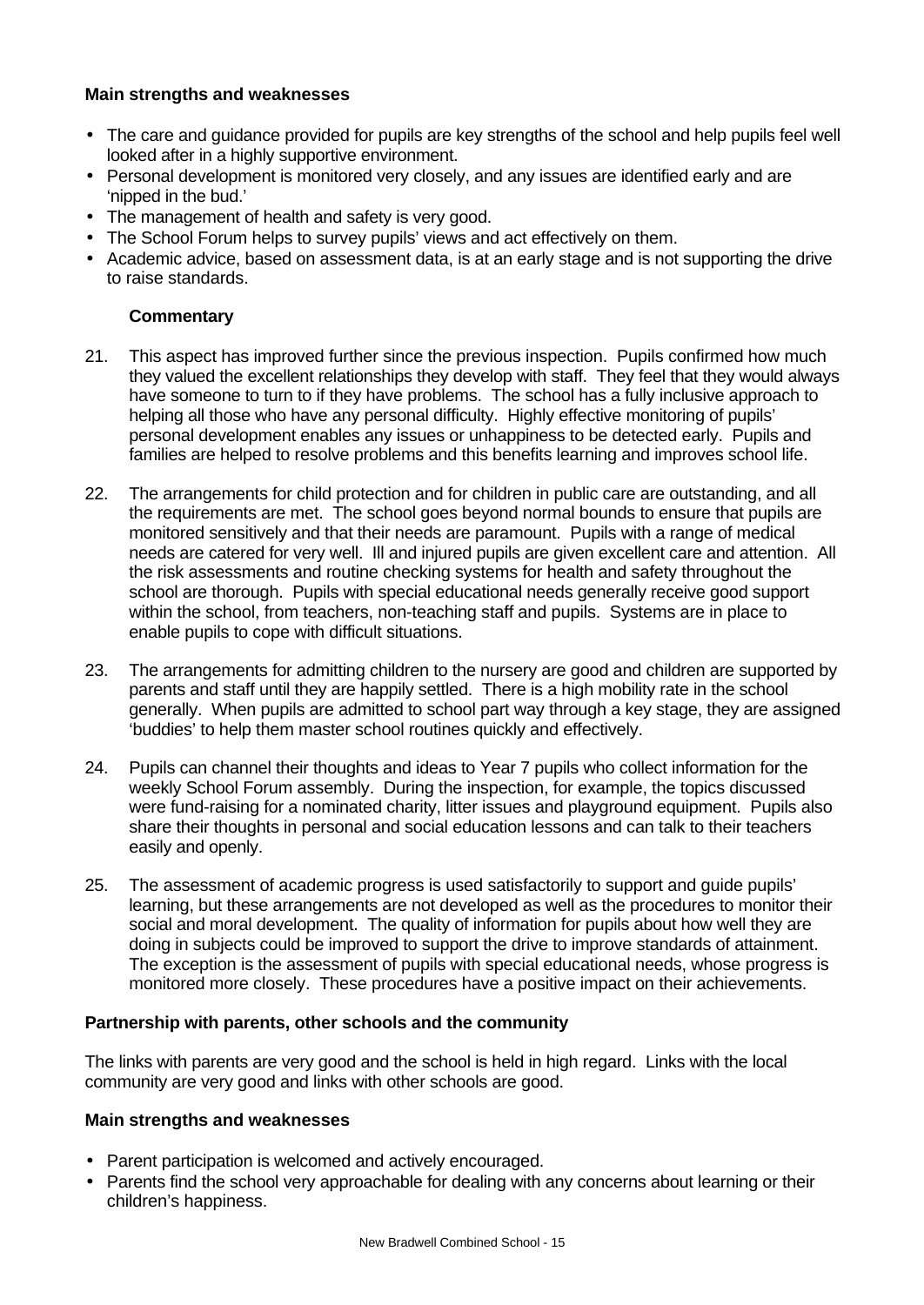- Annual school reports for non-core subjects do not report progress sufficiently.
- The school and the parents' association are very involved with the local community.
- The school works well with other local schools to benefit its pupils.

### **Commentary**

- 26. The school continues to work very effectively with parents and the community to support pupils' learning, as it did at the time of the last inspection. Parental support for the wide range of school activities is very strong. Parents feel a strong sense of partnership based on mutual trust and confidence in the school across all aspects. This encourages them to support their children's learning effectively. There is good sharing of information about children's achievements and how they can be helped at home. Parents are actively involved when there are any particular behavioural, medical or other educational needs and these joint approaches work very well. The independent welfare adviser also provides a very effective link with some families, enabling their children to attend regularly and maintain continuity in their learning.
- 27. Newsletters, curriculum meetings and induction materials provide high quality information to keep parents fully in touch. School productions, concerts, sports and school trips also enjoy great parental support. Parents' views are sought regularly and form a part of continuous school improvement. Parents appreciate this aspect and feel that their views are valued and acted upon. Pupils' annual written reports give good information about how well pupils are doing in the core subjects, but do not give enough indications of achievements in the rest of the curriculum.
- 28. The parents of pupils with special educational needs are involved and informed at all stages of a pupil's assessment and review; contact is maintained at other times on an informal basis. Parents have access to class teachers, who have good communications with the special educational needs co-ordinator. This maintains a steady flow of information and supports well the progress that these pupils make. There are good procedures for welcoming pupils into the Language Department and helping their parents and carers to feel confident about their children's placements. Good procedures also exist for helping pupils and their parents to prepare for the next stage of their education. Pupils in the department participate effectively in the annual reviews of progress with their parents or carers.
- 29. The school is very much at the heart of the community. For example, there are strong links with New Bradwell Silver Band, where many members are pupils and learn how to play instruments and play at many local concerts and the large local carnival. Pupils support local charities and involve senior citizens in events. They take an active part in local occasions like maypole dancing on 'Windmill Day'. The New Bradwell Carnival is ably hosted by the School Association and is enjoyed by all the community.
- 30. The school works in close co-operation with other local schools within the Stantonbury Liaison Group. Good links ensure that the oldest pupils' transfers go smoothly and pupils settle quickly. The links also ensure aspects of curricular continuity for core subjects, physical education and special educational needs. The schools in the groups share good practice, resources and staff training, to benefit learning for all parties.

# **LEADERSHIP AND MANAGEMENT**

Leadership and management are satisfactory. The contribution of the headteacher and key staff is satisfactory. Governance is satisfactory.

#### **Main strengths and weaknesses**

• The headteacher and governors provide very effective leadership for pupils' personal development.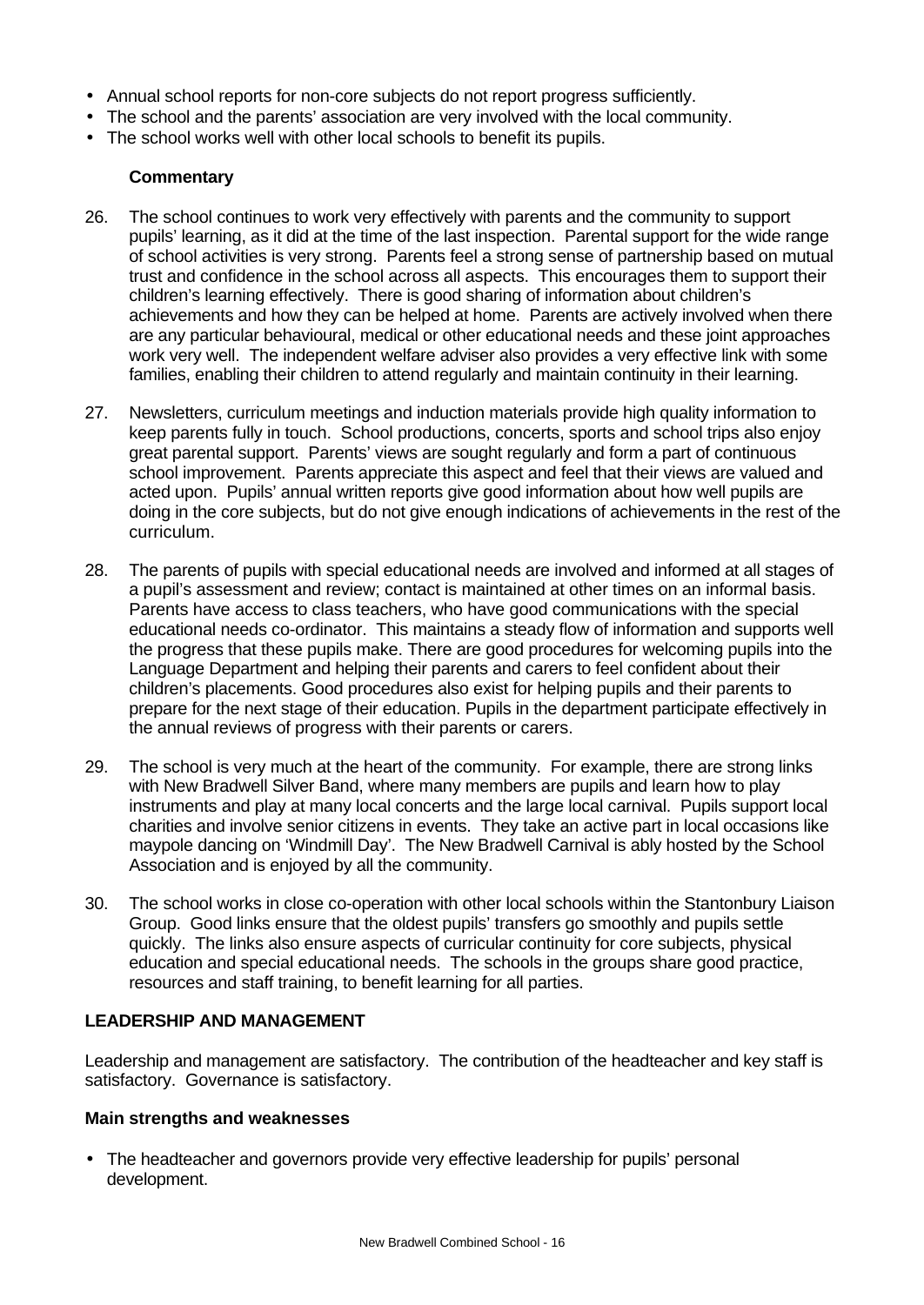- There is a strong commitment to the education of pupils with special learning and behavioural needs.
- Development planning by senior staff, governors and subject co-ordinators does not focus effectively enough on raising academic standards.
- High staff turnover and recruitment difficulties have led to a heavy workload for senior staff.
- Staff are supported well by the arrangements for induction and training.
- Day-to-day administration is very efficient.

# **Commentary**

- 31. The headteacher, staff and governors work well together. The headteacher and the Chair of Governors work very closely, with common aims that are based on the importance of providing for the personal development of both pupils and staff. The school welcomes pupils from all backgrounds. It is particularly successful in working with pupils who have found it difficult to settle to education elsewhere. Relationships at all levels are very good. This strong ethos has a very positive impact on the attitudes and behaviour of the pupils. Parents and pupils hold the school in high esteem and pay tribute to the way it is led. However, the school's managers have not succeeded in achieving high enough standards in key areas of the curriculum for the entire range of pupils. For this reason, leadership and management are not judged to be as effective, overall, as they were at the time of the last inspection.
- 32. The school manages pupils' academic education satisfactorily, overall. The school improvement plan rightly identifies as its top priorities the need to raise standards, especially in the key subjects of English and mathematics. Recent performance in statutory and nonstatutory tests has been analysed soundly in these subjects. Computerised systems are currently underused to aid efficient processing of performance data, but the school is now developing new procedures for this. Analyses of performance have led to relevant initiatives, such as those in reading and mathematics, that are beginning to have a positive impact on standards for all pupils. The leadership and management of pupils with special educational needs by the headteacher, the special needs co-ordinator and the governors are effective and promote the good achievement of these pupils. The progress of these pupils is monitored well. The teacher in charge of The Language Department, working closely with the headteacher, provides good leadership and gives the department a positive identity and purpose. Since the last inspection, the school has further developed its good provision in this area.
- 33. There is not such a strong commitment to improving overall standards and, in particular, the achievement of the more able pupils. Teachers have recently identified the most able, gifted or talented members of each class and are starting to plan more explicitly for their needs. This project is still at an early stage and has so far had a limited effect on overall standards.
- 34. The school improvement plan lays out the main areas for action in the current year. It does not reflect as successfully the longer-term strategic plans that are widely discussed by staff and governors. For example, the local education authority is in the process of reorganising its 'three tier' system of first, middle and upper schools into primary and secondary schools. This has considerable financial and organisational implications for this school, which have been considered well by the senior staff and governors in their discussions. However, the written improvement plan does not include a summary of future action that includes this. For current projects, the details of how pupils' achievement is expected to improve and the arrangements for monitoring success are too vague to act as an efficient tool for school improvement.
- 35. The school has experienced a period of high staff turnover and of disruptions due to staff illness. This has been caused by factors outside the school's control, but has affected the ability of the school to move forward as it would wish. Seven newly-qualified teachers and other inexperienced staff have been appointed. While most of these appointments have led to good teaching for pupils, these teachers are not yet in a position to take any substantial responsibilities for aspects of the school. As a result, the more experienced staff and the senior managers have seen an increase in their workload. One of the effects has been to cut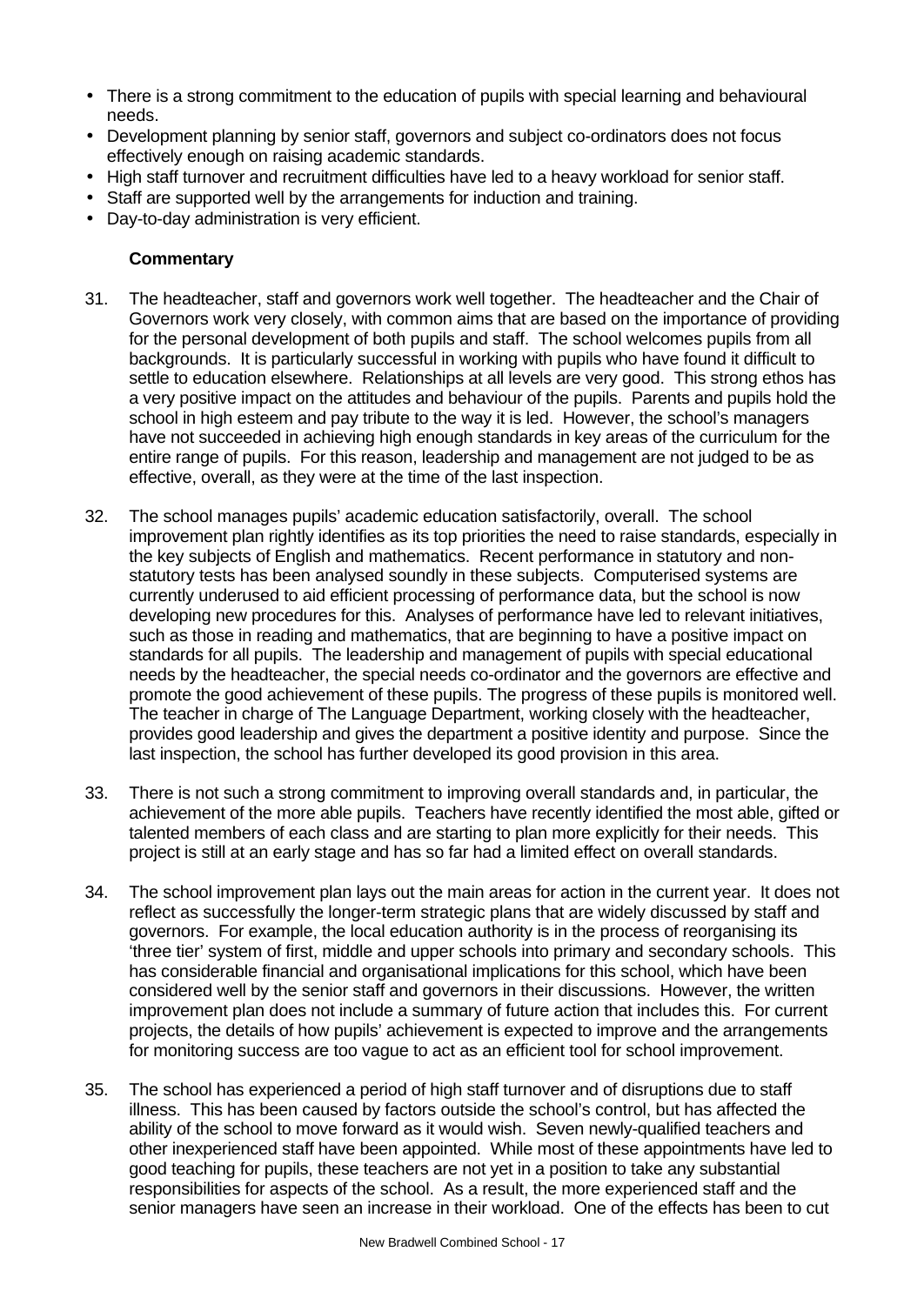back the time available for focused monitoring of subjects and of initiatives for improvement. This is an area that the school is committed to increasing again as soon as possible. The influx of new staff has pointed up the success of the arrangements for the induction and further development of staff. The newly-qualified teachers are monitored and supported well. Good systems are in place for the performance management of all categories of staff.

36. The day-to-day administration of the school is very efficient. The office and reception staff are well qualified and contribute very well to the smooth running of the school. Financial procedures are good and the school's last audit report was positive. The school achieves good value in its spending decisions. It has carried forward substantial sums in its budget in the last few years. These were built up to enable it to develop its accommodation. These large projects, such as the computer suite and the classrooms for Reception and Year 7, have now almost been completed and the money spent has improved the quality of the building to the benefit of staff and pupils.

#### *Financial information for the year April 2002 to March 2003*

| Income and expenditure $(E)$ |            | Balances (£)                                   |  |  |
|------------------------------|------------|------------------------------------------------|--|--|
| Total income                 | 1,207,538* | Balance from previous year<br>69,821           |  |  |
| Total expenditure            | 1,136,530  | Balance carried forward to the next<br>140.829 |  |  |
| Expenditure per pupil        | 2.481      |                                                |  |  |

*\*This figure excludes the funding allocated to the pupils attending The Language Department*

37. The governance of the school is satisfactory. Statutory requirements are met, with the exception of a few omissions from the documents that are provided for parents. Parents are not given information about national test results or about how effective staff training has been. Most governors are active and supportive. They have a clear grasp of the school's main strengths and weaknesses, which now needs to be more focused on how they will ensure that all pupils achieve equally well.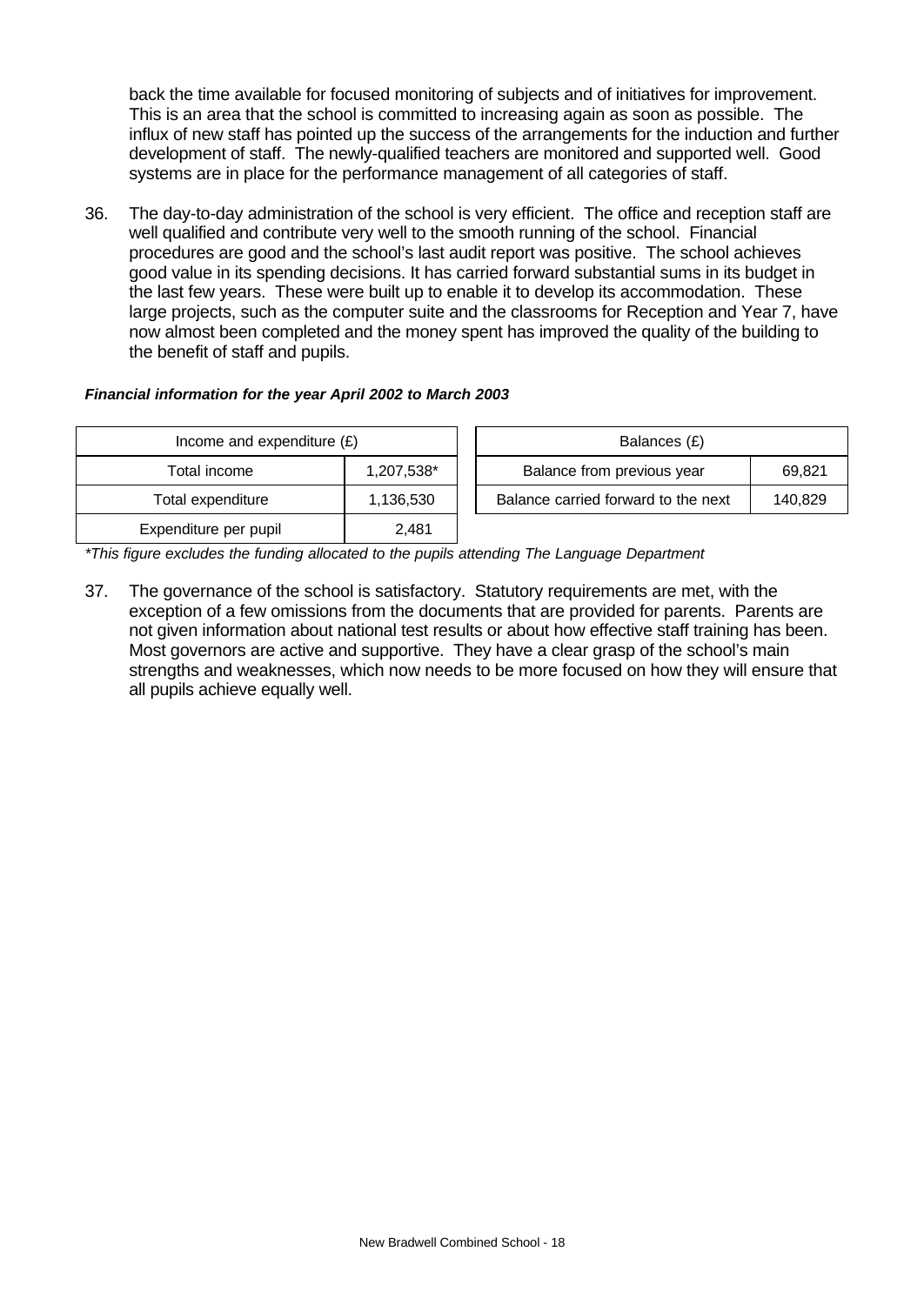# **PART C: THE QUALITY OF EDUCATION IN AREAS OF LEARNING AND SUBJECTS**

# **AREAS OF LEARNING IN THE FOUNDATION STAGE**

Provision in the Foundation Stage is **good.**

The good provision found at the last inspection has been maintained. Children achieve well from a well below average starting point. Standards are lifted and children are given a good start to their education.

There are many reasons why children achieve well. In the nursery, teaching is consistently good with some very good features. The environment is very rich and inviting. A strong team of adults works well together to provide a wide range of stimulating and interesting activities that meet children's needs effectively, both inside and outdoors. This good foundation is well maintained in the Reception classes, where teaching is at least satisfactory and mostly good. Teachers know their children well and regularly record their observations of their learning. In Reception, teachers set simple targets for improvement. However, there is scope to improve assessment systems to measure progress more effectively and to challenge higher-attaining children better, particularly in the Reception classes.

Good leadership and management keep the department working closely together, despite the physical distance between the nursery and Reception classes. Improvements to the Reception accommodation and outside provision are good, and have been managed effectively. The coordinator has a clear view of what is needed to keep the department on an upward track. This includes improvements to the way that teachers assess children's progress and how they use the information to challenge children capable of higher attainment. Staffing levels are generous so that all children, including those with special educational needs and with English as an additional language, are supported well.

# **PERSONAL, SOCIAL AND EMOTIONAL DEVELOPMENT**

Provision in personal, social and emotional development is **very good**.

#### **Main strengths and weaknesses**

- Children come on in leaps and bounds in the nursery in their personal and social skills.
- Very good relationships between adults and children create an environment where children grow in confidence and independence.

#### **Commentary**

38. Children settle well into the nursery and achieve very well. Children are on course to reach the nationally expected standards by the time they start in Year 1. They make rapid progress in developing personal and social confidence because of very good teaching. Children are made to feel secure and valued in a calm, happy and very stimulating environment. They grow in confidence and respond positively to the very good care of the staff and to the good role models the adults provide. The adults' high expectations are reflected in the children's very good attitudes and good behaviour. Children show good levels of independence for their age in the way they settle to activities and, for example, in putting on aprons for painting and their coats to go outside. This very good foundation is built upon in the Reception classes where children continue to grow in confidence and develop their personal and social skills effectively. They learn to play collaboratively and to take responsibility for tidying their classrooms. A good range of activities is planned well, promoting in children a strong desire to learn.

# **COMMUNICATION, LANGUAGE AND LITERACY**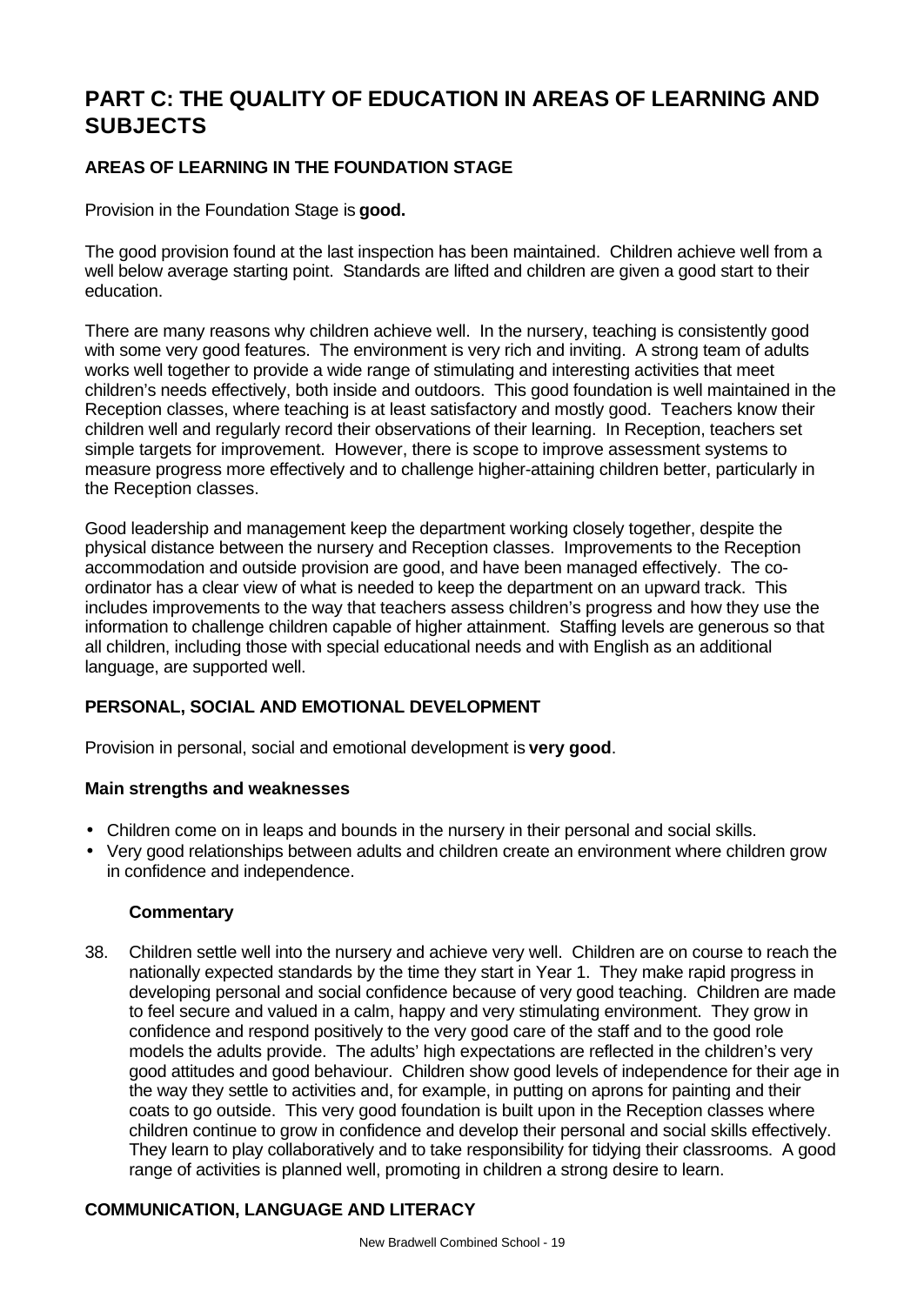Provision in communication, language and literacy is **good**.

### **Main strengths and weaknesses**

- Every opportunity is taken to develop children's language and communication skills effectively.
- Teachers improve children's early speaking and listening skills well.
- In Reception classes, more could be done to teach accurate letter formation.

### **Commentary**

- 39. All children achieve well from a particularly low starting point. However, despite good teaching and effective learning, attainment is below the expected level by the end of the Reception year, because the children's starting point is low. Listening skills are taught as soon as children start school. These are reinforced effectively in many activities so that, by the time they enter Year 1, children listen well to one another and to adults. In the nursery, adults take every opportunity to engage children in conversation, to develop their speech and extend their vocabulary. They present good models of language themselves. They engage very effectively in children's role-play to develop language and extend ideas. They share books with children, successfully stimulating an interest and enthusiasm for reading. Teachers provide very good opportunities for the development of writing, both in tasks that are supported by adults and in imaginative role-play, such as in 'the doctor's surgery'. As a result, children learn that print conveys meaning. They 'read' their own marks on paper as they pretend to write appointments and prescriptions for patients, write cards, address envelopes and make their own books.
- 40. The good progress and provision are maintained in Reception. Teachers promote interest and enjoyment in books by reading stories and by encouraging children to take books home to share with their parents. A few children are already reading simple stories and many can tell a story from looking at the pictures. Teachers know their children well and set them simple targets. They provide adequate opportunities for children to write their names and to practise their early writing skills. While letter sounds are taught well, supporting the development of early reading and spelling, letter formation is not given sufficient attention. Consequently, children in the Reception classes form letters inaccurately and this has a detrimental effect on their handwriting further up the school.

# **MATHEMATICAL DEVELOPMENT**

Provision in mathematical development is **good.**

#### **Main strengths and weaknesses**

- Teaching is of good quality and places a strong emphasis on learning through practical activities.
- Children capable of higher attainment could be given more challenge in the Reception classes.

# **Commentary**

41. The good quality teaching and effective learning of practical activities helps children achieve well from a low starting point. Overall, standards are below expected levels. While children are on course to reach the expected standard in the number aspect of mathematics by the end of Reception, their understanding of shape, space and measure is less secure, so that they are unlikely to achieve the expected standards in these aspects despite good teaching. Children achieve well in the nursery. They have good opportunities to explore shape, space and measures as they play with different sizes and types of containers in the sand and water. Good questioning by adults challenges their thinking and develops understanding of mathematical language, as when they use wooden bricks to measure different sized teddy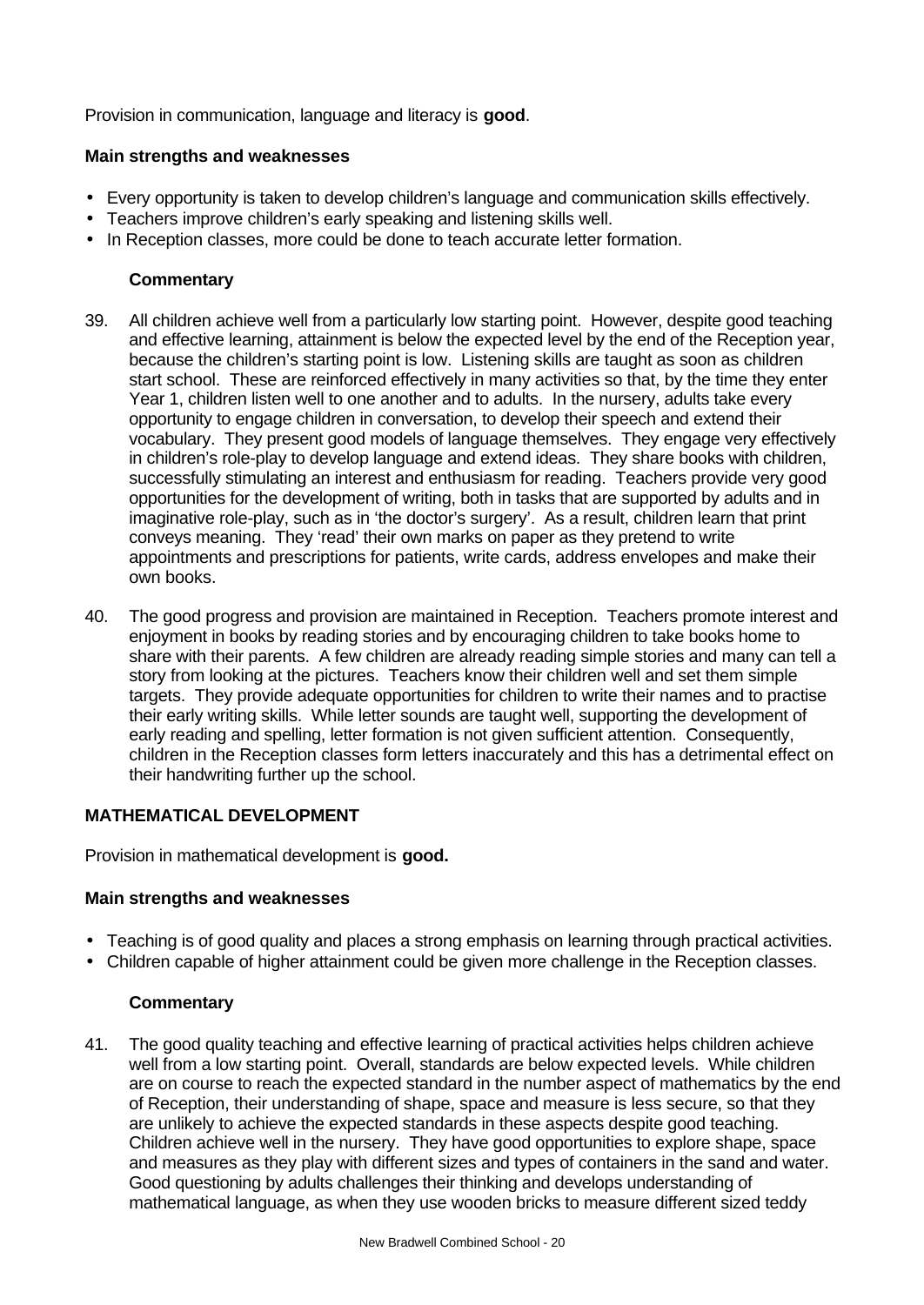bears. Counting skills are reinforced as they count the number of bricks each teddy measures. This focused support by adults, in well-planned and stimulating activities ensures that children make a good start in their mathematical development.

42. Good teaching and learning in Reception build successfully on nursery provision. Activities help children learn comparative language such as, 'shorter', 'shortest', 'longer' and 'longest' and to order sets of objects from shortest to longest. Lessons begin with mental games and activities that develop children's number recognition and counting skills effectively. Learning is reinforced through practical activities, games and songs. However, there are missed opportunities to extend the children who are capable of higher attainment, because they are given too few opportunities to record their knowledge and understanding in written form.

#### **KNOWLEDGE AND UNDERSTANDING OF THE WORLD**

Provision in knowledge and understanding of the world is **good**.

#### **Main strengths and weaknesses**

- Very good teaching in the nursery provides children with numerous opportunities to learn about the world around them.
- Adults engage effectively with children in their role-play to demonstrate language and to extend their ideas.

#### **Commentary**

- 43. Teaching and learning are very good in the nursery and help to ensure that all children achieve very well. The small and large equipment, both indoors and outside, is changed daily to maintain high interest levels and to extend children's knowledge and understanding of the world around them. In a very good lesson, for example, children were encouraged to use their trowels to mix the water into the sand while the teacher questioned them very effectively about what was happening. Children noticed that the sand had changed colour and learned that it could be rolled, flattened and shaped when wet. In both nursery and Reception, imaginative role-play areas and the good intervention of adults in play activities, successfully develop children's understanding about such places as a doctor's surgery and a station, and extend their vocabulary.
- 44. Teaching and achievement in Reception are sound and build on standards achieved in the nursery. However, despite the overall strengths in provision, their attainment is likely to fall below the expected standard by the time they enter Year 1, because of their low starting point and limited language skills. Children are helped satisfactorily to develop early scientific skills. For example, they learn to make simple predictions about the speed and distance travelled by toy vehicles down a ramp and to consider why one travels further than another. Computers are used regularly and develop pupils' skills. While children in the nursery still need much adult help, by the end of Reception, children are using the mouse confidently to control images on the screen and to make pictures and patterns. The highest-attaining children write their names. Teaching includes a sound range of activities to cover early understanding in religious education, such as how religious festivals are celebrated. Visits and visitors, together with good accommodation and resources, strongly support this area of learning.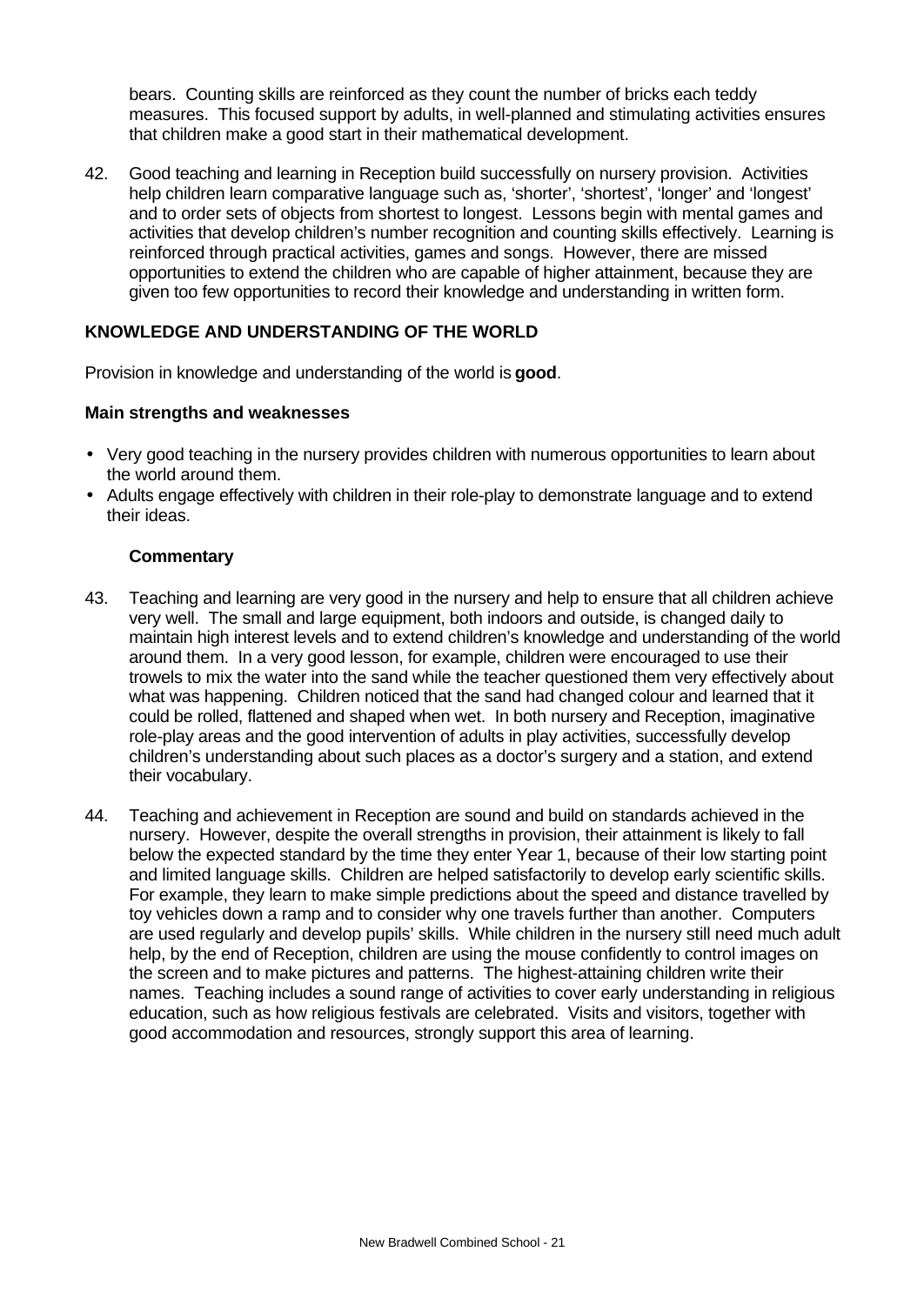#### **PHYSICAL DEVELOPMENT**

Provision in physical development is **good**.

#### **Main strengths and weaknesses**

• Teachers make effective use of the good accommodation and resources so that children achieve well.

#### **Commentary**

45. Children are on course to reach the expected standards in this area by the time they leave the Reception year and are achieving well. Teaching and learning are good. Teachers make good use of the available space outside and provide many opportunities for children to play imaginatively outdoors. Push and pull toys and tricycles help children develop awareness of space, speed and direction. The outside area for the Reception classes, which has only recently been opened, is still waiting for the climbing-frame to be erected. This currently limits children's free access to climbing and balancing activities. Teachers compensate for this by making effective use of the school's large hall for physical activities. In a good lesson seen, using large apparatus, children's skills improved quickly because all instructions about how to put out and use the apparatus, and how to land safely, were demonstrated effectively. In the nursery, there is no fixed climbing apparatus. This involves the staff in setting up temporary equipment on a daily basis which is time-consuming. Children are taught to use scissors, brushes and other tools, and their skills in manipulating small equipment are as expected for their age.

#### **CREATIVE DEVELOPMENT**

Provision in creative development is **good.**

#### **Main strengths and weaknesses**

• Children are provided with a good range of activities that enriches their learning.

#### **Commentary**

46. Teaching and learning are good. Teachers plan a range of stimulating activities that develop children's creative skills effectively. As a result, children achieve well and are on course to attain the expected goals by the end of the Reception year. Children learn to use their senses to experiment and explore a range of materials and learn skills in gluing, cutting, drawing and painting. In a very good lesson in the nursery, for example, children were shown effectively how to add water to make clay more malleable and were encouraged to use their senses to describe the appearance and texture. In Reception, children were helped to use recycled materials effectively to make models of different types of transport, thus learning joining techniques. In both nursery and Reception there is a good range of opportunities for children to develop their imaginative play in the various role-play areas. Children regularly achieve well in planned music-making sessions with adults, as well as having free access to musical instruments. They currently benefit from a weekly session with a music consultant. She is building up their skills in music successfully, as well as helping them to gain a strong enjoyment for the subject.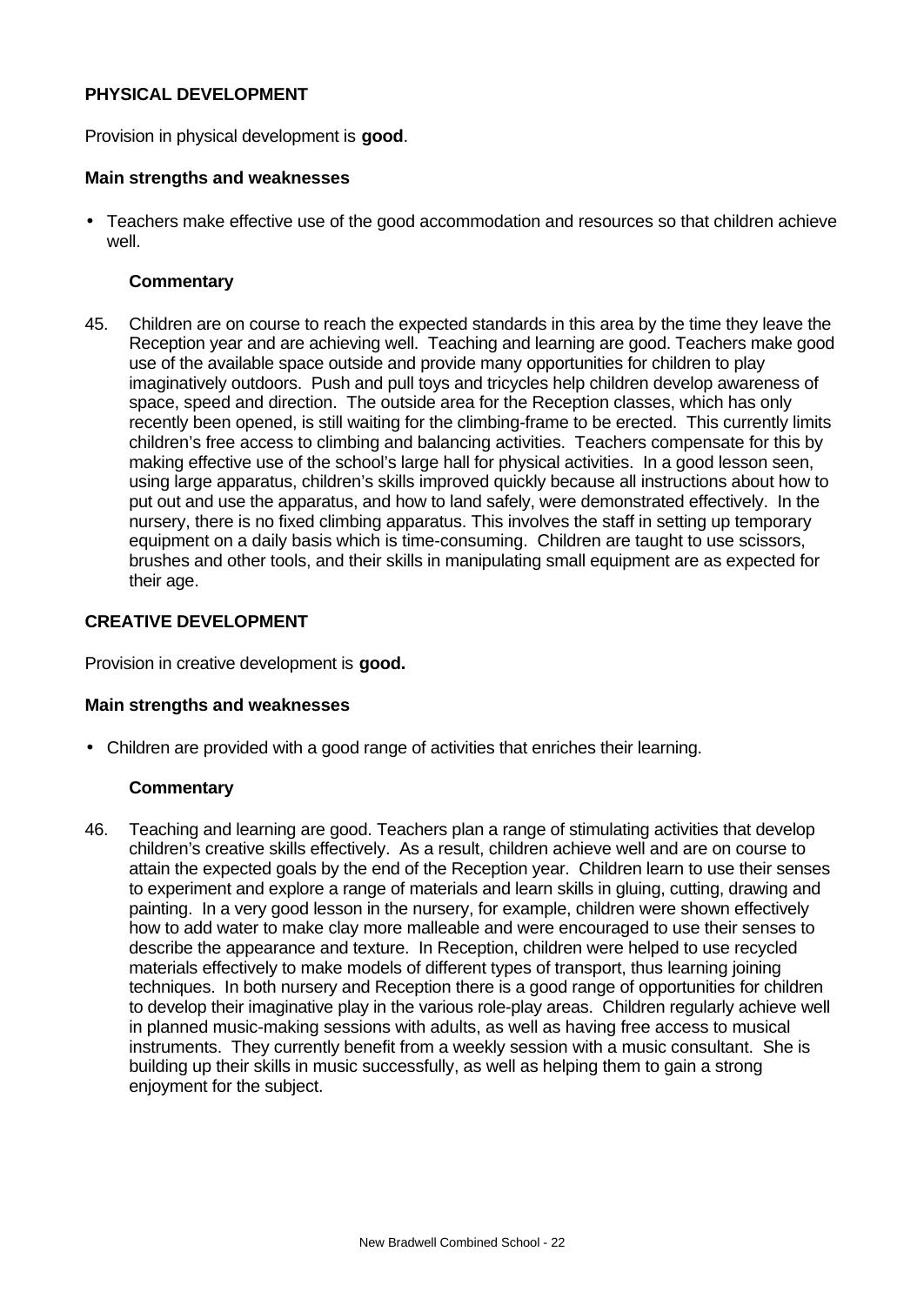#### **SUBJECTS IN KEY STAGES 1, 2 AND 3**

#### **ENGLISH AND MODERN FOREIGN LANGUAGES**

#### **English**

Provision in English is **satisfactory**.

#### **Main strengths and weaknesses**

- Teaching in most classes is now good.
- Recent reading initiatives are having a positive impact on standards.
- Pupils with special educational needs achieve well as a result of the good teaching.
- Capable pupils are not challenged enough in Years 1 and 2.
- There is not enough attention to standards of handwriting.
- The subject action plans do not include enough detail of how standards will be improved.

#### **Commentary**

- 47. Since the last inspection, pupils' results in the national tests in Year 2 and Year 6 have mainly been well below the national average. However, in Year 2, the improvement in results over the past five years has been in line with national trends. The school achieved an improvement in its Year 6 results in 2002, but they fell again in 2003, partly due to weaknesses in teaching that have since been remedied.
- 48. Two particularly significant factors bring down the school's test performance in comparison with other schools. There are high proportions of pupils with special learning needs, and especially with language and communication difficulties, who achieve well for their capabilities but often do not reach the nationally expected levels of attainment. In addition, the very high level of pupil mobility in all age groups disrupts the smooth progress of learning for the pupils involved, and has an impact on pupils as a whole when teachers need to give their time to integrate new arrivals.
- 49. The findings of this inspection are that, by Year 2, Year 6 and Year 7, standards are below average, but are not as low as the recent test results indicate. Pupils' achievements are satisfactory, overall, as they were at the time of the last inspection. This includes the achievements of pupils with English as an additional language, almost all of whom are bilingual and take a full part in lessons. Achievement is improving as a result of better teaching. This was often seen in lessons taken by the newly appointed teachers and by staff who are covering classes temporarily. Pupils with special educational needs achieve well. They have individual education plans that identify key literacy targets and these are used effectively by teachers and support staff when planning and delivering lessons. In a few classes, most notably in Key Stage 1, the more able pupils are not challenged sufficiently by the activities that are set for them. As a result, they do not make enough progress for their capabilities. In Year 2, for example, too few of the pupils who are capable of reaching Level 3 show evidence in their writing books that they are on track to do so this year.
- 50. Pupils' listening skills are average in all age groups. Teachers have high expectations of pupils' behaviour. These are effective in ensuring attention to anyone who is speaking and make a good contribution to learning. Speaking skills are below average. Pupils try hard to express their thoughts and opinions orally, but often struggle to speak in extended sentences or to find suitable vocabulary. The oldest pupils too rarely use the conventions of Standard English unless prompted. Standards in reading are below average across the school. This has been identified as a main initiative for improvement and has led to a higher focus on individual reading activities. The results of recent reading tests in several classes indicate that this initiative is beginning to have a positive impact on pupils' progress. Standards in writing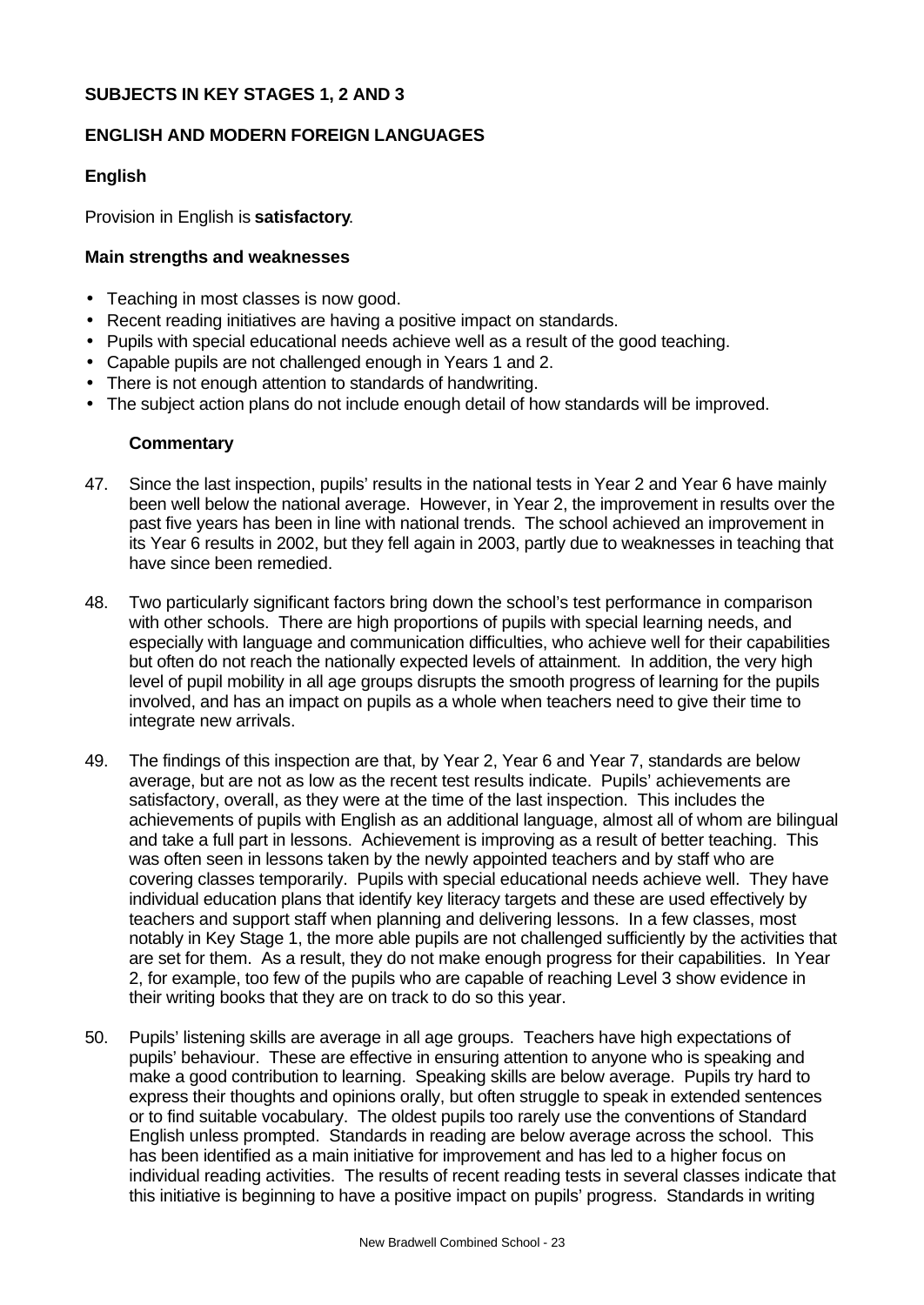are below average. Many pupils find it difficult to write at the length expected for their age group. Spelling is below average in spite of regular, well-planned lessons. Teachers in all age groups do not give enough attention to the formation of clear, even, joined handwriting and this hampers pupils' efforts to write fluently.

- 51. During the inspection, the quality of teaching varied between classes from very good to unsatisfactory. Evidence from pupils' work over time shows that teaching and learning are satisfactory, overall. Teachers establish a calm and purposeful atmosphere in lessons, which promotes efficient learning by pupils. They plan interesting activities. These are often focused on using good quality examples of literature or poetry, but less frequently make effective links to work in other subjects. Lesson planning identifies clear objectives and caters well for most pupils, but not consistently well for the higher attainers in all classes who could learn more efficiently at times. Teaching assistants support the classes well, particularly by helping those with special educational needs to achieve well. Most teachers give clear oral feedback to pupils and mark work well. Very good examples were seen of pupils using teachers' written comments to understand how well they have done in their work and what they need to do next to improve further. Teachers are beginning to use individual learning targets well in some classes, but this practice is not yet consistent. Teachers keep examples of pupils' writing, on which they give useful details of what pupils have achieved. They do not allocate the writing a National Curriculum level; adding this would aid the more efficient tracking of pupils' progress.
- 52. Leadership and management of the subject are satisfactory. The subject leaders are experienced teachers and are aware of strengths and weaknesses. Their analyses of performance and of pupils' work have led to sound initiatives for improvement, such as those in reading and marking. It has been difficult to carry out their fuller monitoring role as extensively as they would wish because of the more urgent pressures on time that have been caused by the many recent staff changes. The school improvement plan summarises necessary improvements, but does not give enough detail of how these will be achieved, how they will be reflected in pupils' attainment or how success will be judged.

#### **Language and literacy across the curriculum**

53. The application of pupils' language and literacy skills is satisfactory, although pupils' lowerthan-average standards in reading and writing often contribute to below average performance in other subjects. Regular discussions in all subjects consolidate and extend pupils' speaking and listening skills. Reading and writing are practised quite widely in history, but too little written recording takes place in religious education and geography and, in some classes, in science. Recent moves to improve the identification and use of key vocabulary in units of work in all subjects are good and are beginning to have a positive impact on standards.

# **Modern foreign languages**

Provision in French is **satisfactory**.

# **Main strengths and weaknesses**

- Native speakers provide excellent models for the pupils to imitate.
- The weekly lessons in Year 7 are too long for pupils to sustain their concentration.

#### **Commentary**

54. Pupils in Year 7 are on course to meet national expectations in the subject by the end of the school year, and their achievement is satisfactory. Standards are higher than those reported at the last inspection because more time is now allocated to the subject. However, pupils still do not achieve as well as they might because the single weekly lesson is too long and because they do not have sufficient opportunity to practise the language on the intervening days. Those pupils who listen carefully, acquire a good accent because they imitate the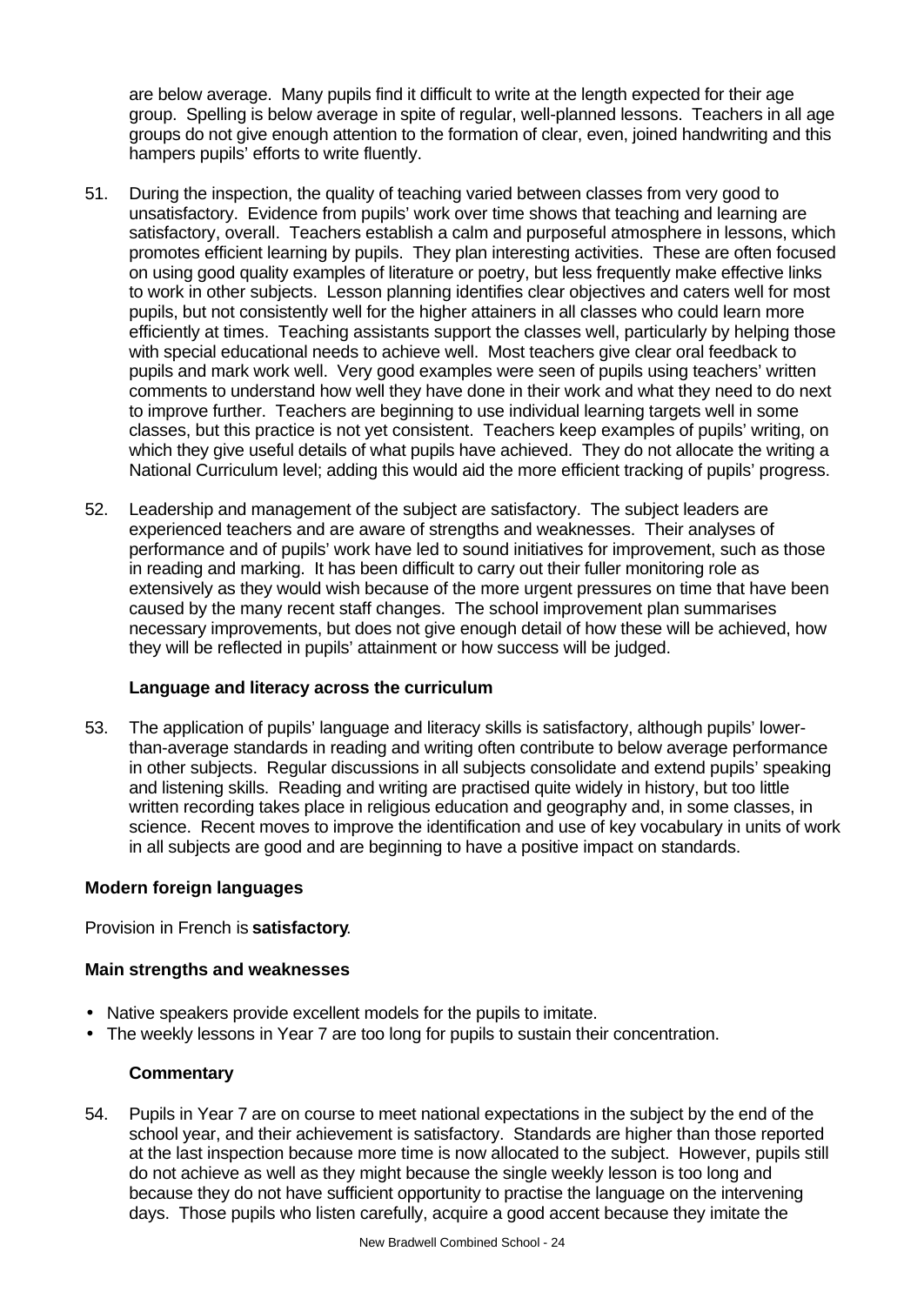inflection and gesture of the native speaker; however, a significant number do not apply themselves well and anglicise their pronunciation. A number of pupils become self-conscious when asked to imitate or express themselves in French to the rest of the class. They become much less inhibited when working in pairs, or small groups, and make better progress because they more readily try out new sentences. With prompting, pupils recall well work they have learned previously. Higher-attaining pupils adapt basic sentences for their own use and purposes; for example, '*je ne suis pas paresseux, je suis assez travailleux*', while those of lower attainment require much support to speak the most basic sentences with confidence.

- 55. Interviews with pupils and an examination of their work indicate that the quality of teaching is generally satisfactory. However, one unsatisfactory lesson was observed in the course of the inspection. This resulted from pupils' loss of concentration because explanations were too long and because the activities chosen did not sustain pupils' interest. However, the teacher provides an excellent model for pupils to imitate, and work is mostly well planned and prepared. Much of the teaching is conducted in French and gives pupils regular valuable opportunities to hear the language spoken well. Pupils' concentration is much better at the beginning of the lesson; this allows teaching to proceed at a good pace, and pupils have sufficient opportunity to speak, listen and write. Although more time is allocated for teaching the subject than at the last inspection, it is not well distributed through the weekly timetable, and the single lesson does not give pupils frequent enough practice in repeating and building up the skills they need.
- 56. In the course of their work, pupils develop a satisfactory understanding of French culture that culminates in a week-long visit to Normandy or Brittany. This enhances the relevance of their learning because they practise their language skills and investigate aspects of life in France. The visit also supports well pupils' studies in geography and history.
- 57. Subject leadership is satisfactory. The co-ordinator, an experienced teacher with very good knowledge of her subject, has a clear understanding of what needs to be done to develop the subject further. However, she has little support from external agencies and has to work hard to ensure that the subject maintains the right level of priority in the school's curriculum. Another native speaker also introduces French to younger pupils across the school, including those in the nursery. This is a good initiative that encourages speaking through games and rhymes so that the language is acquired confidently and without inhibition. The challenge for the school is to develop this work further.

# **MATHEMATICS**

Provision in mathematics is **good.**

#### **Main strengths and weaknesses**

- Teaching was good in the lessons seen during the inspection and pupils achieved well.
- Pupils enjoy mathematics.
- The very high proportion of pupils with special educational needs depresses standards at the top of the school.

#### **Commentary**

58. When they enter the school, pupils' attainment is below average for their age. By Year 2, attainment is below the national average with pupils achieving satisfactorily. Attainment is below the national average by Years 6 and 7. This is partly because of a very high proportion of pupils with significant special educational needs (over 30 per cent in Year 6). A high proportion of pupils also join the school at a late stage, which affects the continuity of their learning and the standards they attain. In Key Stages 2 and 3, achievement over time has been satisfactory in relation to pupils' capabilities, but was good in the lessons seen. It has been hindered in the past by staffing difficulties, but these have been resolved. Pupils at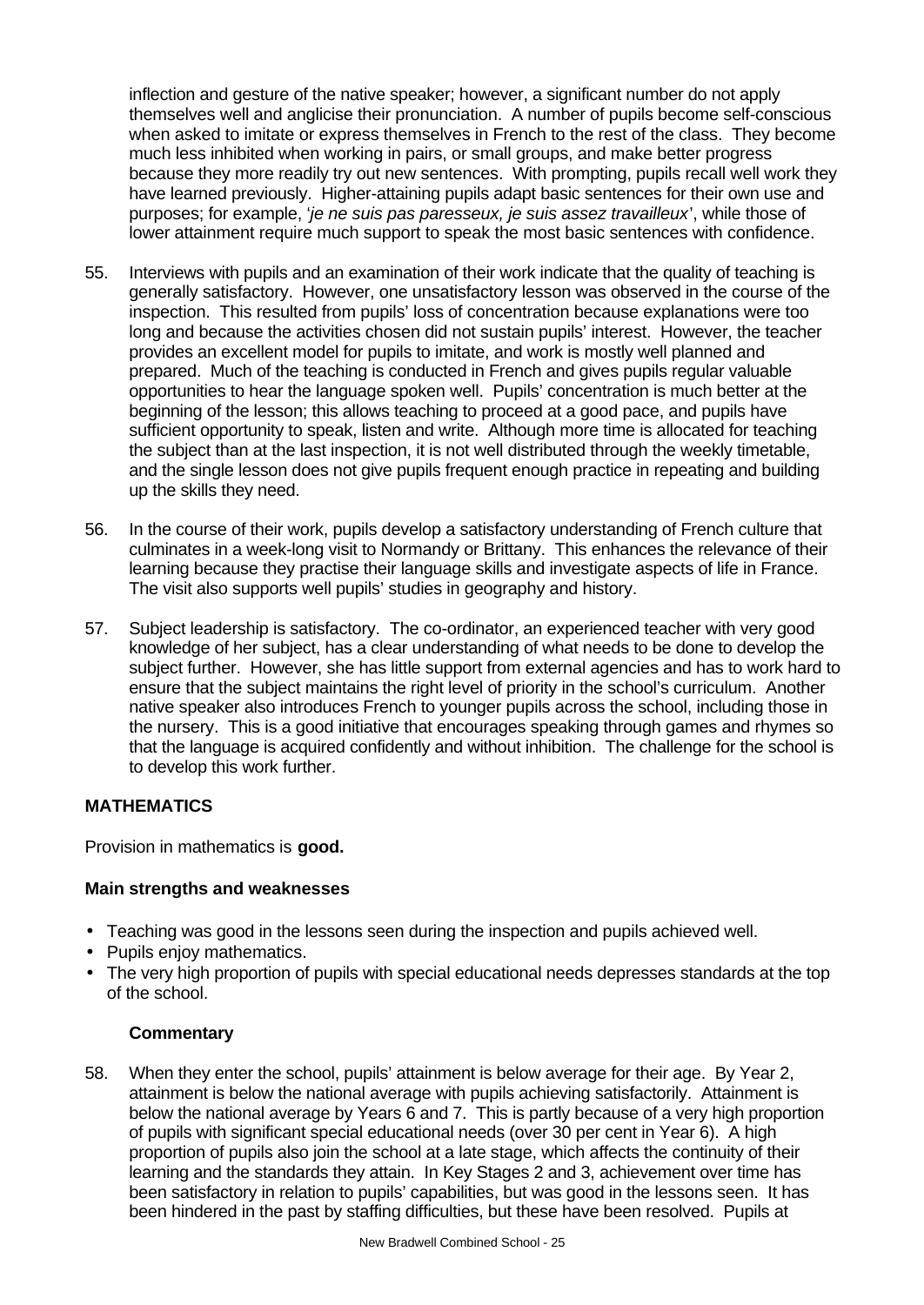present achieve well throughout the upper part of the school. At the time of the last inspection, pupils in Years 2, 6 and 7 achieved satisfactorily, but test results were well below average. The current picture shows improving achievement in most year groups.

- 59. Pupils in Years 3 to 7 are organised into 'sets' for their mathematics lessons because of the wide range of ability. In the lessons seen, they were achieving well. By Year 6, for example, they convert fractions to decimals and percentages and undertake interesting investigations. By Year 7, they are able to undertake calculations using 'long' division and multiplication.
- 60. Based on all sources of evidence, including pupils' previous work and test results, the teaching of mathematics is satisfactory. However, in the majority of lessons seen, it was good across the school, reflecting the positive impact of staff changes and initiatives for improvement. Recent problems with teaching have been largely overcome and the teachers deliver the subject well. They have good subject knowledge and the National Numeracy Strategy is well integrated into their teaching. They know their pupils well and plan work to suit them. Teachers have good relationships with the pupils and use appropriate strategies to help them learn. Although work is generally planned to fit with the pupils' attainment, further opportunities to challenge the higher-attaining pupils are missed. The best lessons are well paced and interesting. Pupils have the chance to explain and demonstrate their mathematical strategies to the rest of the class. In a minority of lessons, the pace is slower; more time is spent on maintaining discipline and pupils' interest levels drop. Where classroom assistants or other helpers are used, they are well briefed. Pupils with English as an additional language make progress in line with the other children in their classes. Pupils with special educational needs are supported effectively and achieve well. Opportunities to let pupils apply mathematics to real-life situations and undertake investigations are used well. When time permits, teachers provide opportunities for pupils to practise and use ICT within mathematics lessons and this promotes their skills well in both subjects.
- 61. Because of the good quality of the teaching at the time of the inspection, pupils were learning well in most of the lessons seen. Their attitudes to mathematics are good, overall, across the school. They enjoy lessons and sustain concentration well. Good behaviour is generally maintained throughout the lessons. A minority of pupils with behavioural difficulties find listening and sitting still difficult in some lessons. These pupils were generally well managed by their teachers. Pupils are all included in lessons and none gets preferential treatment.
- 62. Leadership and management of the subject are good. The co-ordinators have good subject knowledge and have the vision to take the subject forward. Because they have only undertaken the role for a short time, they have yet to have a major impact. They have both received training in subject management and have had some opportunities to monitor lessons, teachers' planning and pupils' work. As a result, they are becoming well equipped to improve provision. The use of target-setting and the tracking of pupil performance have been introduced. They are at an early stage of development and have rightly been identified as priorities for further improvement in the drive to raise standards.

#### **Mathematics across the curriculum**

63. There is satisfactory use of mathematics within other curriculum areas, particularly ICT, design technology and geography. In one effective ICT lesson, pupils were planning a party and working out a budget. They were using a spreadsheet to try out different combinations of purchases to see how they could best provide for their needs. In other lessons, they collect data, draw graphs and answer questions about them. They collect and handle mathematical data in science and geography, although there are too few opportunities to record this work in their books. Within design technology, they learn to measure and cut accurately.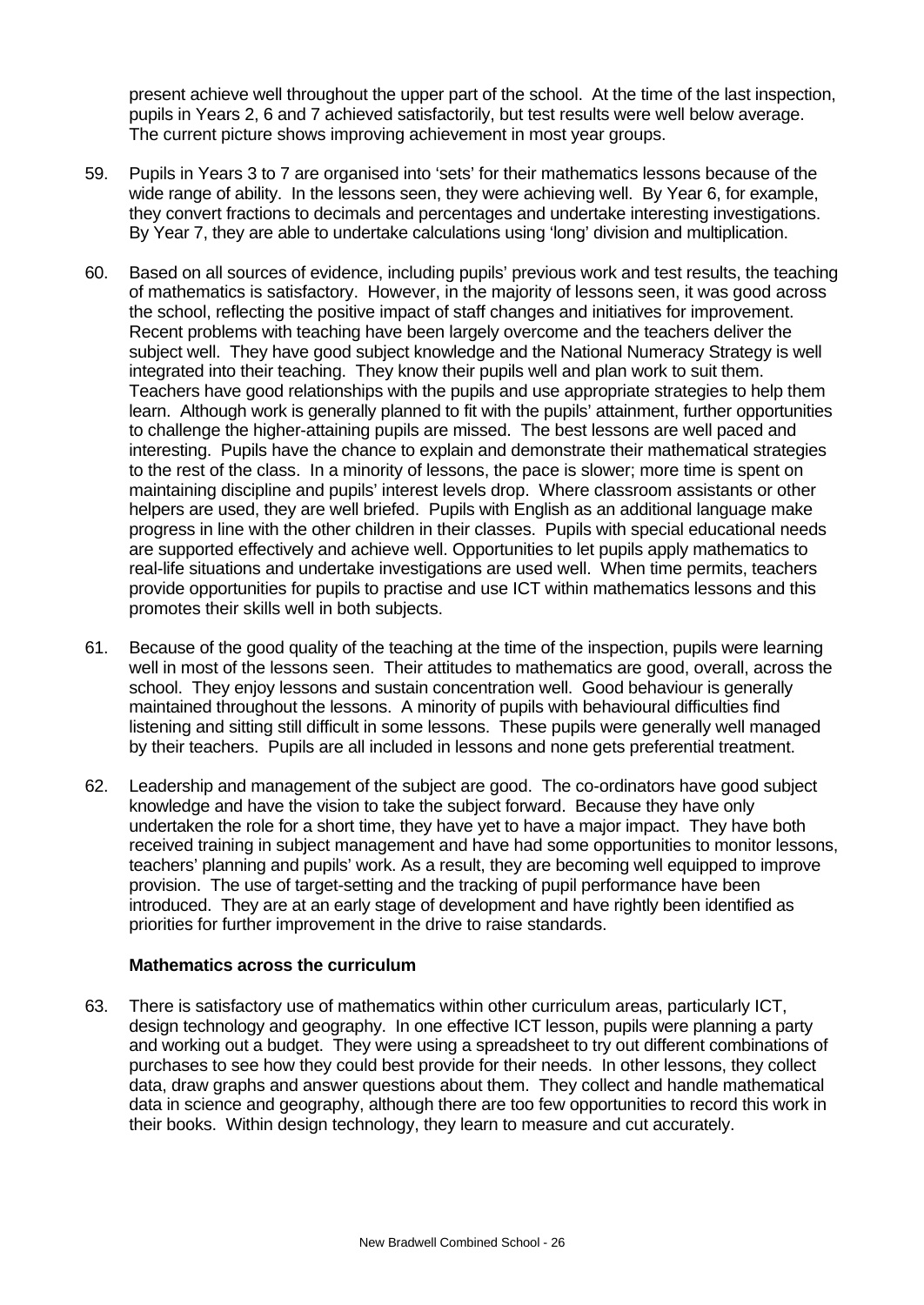### **SCIENCE**

Provision in science is **unsatisfactory.**

#### **Main strengths and weaknesses**

- Pupils' achievements are unsatisfactory in Years 1 and 2.
- Attainment and achievement are improving well in Year 7.
- Insufficient use is made of pupils' test results and of monitoring to improve standards.
- Pupils' attitudes and behaviour in lessons are very good.

#### **Commentary**

- 64. In recent years, the difficulties in recruiting teachers and frequent staff changes have affected the continuity of pupils' learning and have had an adverse effect on the consistency of their achievement. The high levels of pupil mobility and of special educational needs also have a negative impact on the standards attained.
- 65. Over the last three years, pupils' standards as shown in the national tests at the end of Year 6 have been very low when compared with other schools. Standards are currently below average, overall, by both Year 2 and Year 6. Pupils' written work is well below average in Key Stage 1. Pupils in Year 7, however, are achieving well as a result of improved teaching and are on course to reach average standards by the end of the year.
- 66. Inspection evidence, including discussion with pupils, highlighted their interest and potential to increase their knowledge, understanding and skills in science. A group of Year 6 pupils described how they had enjoyed the challenge to create and fit a burglar alarm to their class storeroom. Pupils' attitudes to learning in lessons are very positive.
- 67. Teaching and learning are currently satisfactory in Years 3 to 6 and are good in Year 7, reflecting the success of recent staff changes in raising standards. There was limited lesson evidence about the quality of teaching in Years 1 and 2. However, scrutiny of pupils' work and discussions with Year 2 pupils indicate that it is unsatisfactory, as a significant proportion of pupils make limited progress and underachieve. Books show that too little work has been covered and at too superficial a level. Year 2 pupils reported very few opportunities to carry out investigations. Teaching is not consistent across the school. Where it is best, teachers' intervene at appropriate times to check pupils' understanding, and work is appropriate for the full ability range. Pupils with special educational needs generally make sound progress due to the support provided. Where teaching is not satisfactory, the information gained from assessments is not well used to plan activities precisely enough for pupils of different abilities. This means that a number of pupils lose interest and concentration, because the programmes they follow do not provide sufficient challenge. As a result, higher-attaining pupils in particular do not do as well as they could by the end of Year 2, and in some lessons in Years 3 to 6.
- 68. Leadership and management of science are unsatisfactory. Currently, there are no opportunities for the subject leader to support teaching and learning by observing the lessons taught by other staff, including the large number of newly qualified teachers. The science development plan does not acknowledge and address the low standards at the end of Key Stages 1 and 2. Information from the end-of-module or annual tests is not being used effectively to set individual targets or influence the way science is taught. Pupils' portfolios containing examples of their science work from year to year, are not sufficiently assessed in terms of National Curriculum levels and context. There is little use of ICT in science and links with literacy and numeracy need further development. Improvement since the last inspection has been unsatisfactory.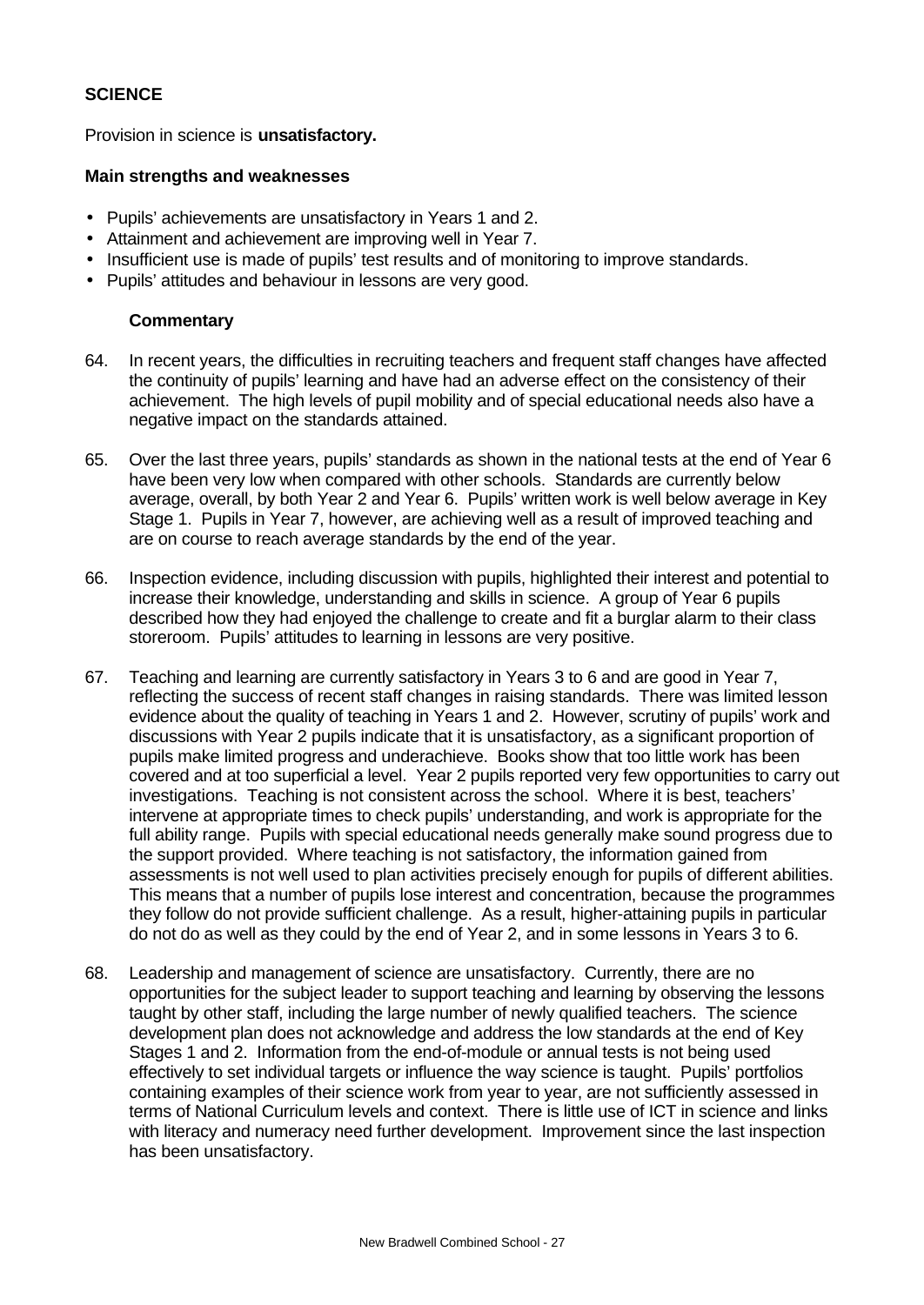# **INFORMATION AND COMMUNICATION TECHNOLOGY (ICT)**

Provision in ICT is **good.**

#### **Main strengths and weaknesses**

- There has been a good improvement in staff expertise to keep pace with the rapid developments in the subject.
- Pupils achieve well and enjoy the subject.
- ICT is used well in most other subjects.
- Procedures for assessing progress in the subject have not yet been established.
- ICT is not used to support pupils' specific special educational needs.

#### **Commentary**

- 69. The last inspection found that standards in ICT, by Years 2, 6 and 7 were in line with national expectations. This inspection also found attainment to be at least in line with national expectations in each key stage, and that some aspects are above average. This represents satisfactory progress in improving the subject and in keeping pace with national and worldwide developments. Pupils of all ages achieve well for their capabilities, including the many with special educational needs.
- 70. A broad Programme of Study is in place, which is having a positive impact on learning across the school. A new projector has been installed in the ICT suite and this is being used effectively. It allows full classes to be taught more easily because teachers' demonstrations can be easily seen on the large screen. There are computers in all classrooms as well as in the computer suite. These enable pupils to practise skills between lessons and also to use them effectively to support their learning in other subjects. However, because the school is large, there are few opportunities for teachers to use the computer suite to teach other subjects.
- 71. Teaching is good and children learn well because the good teaching ensures that they progress as fast as they can. Teachers have good relationships with their pupils, know the programs they are teaching and use good teaching strategies. In weaker lessons, the pace is slower and the pupils are not as well engaged in their activities. All pupils are included well in lessons. Children with special educational needs achieve well because they are well supported by adults and the activities planned for each class. However, there were no planned opportunities observed using programs designed to cater for individuals' particular needs. Those with English as an additional language, and bilingual pupils, achieve well in the subject.
- 72. The subject is led and managed soundly. However, a heavy administrative load limits the amount of time the co-ordinator has for the role and to lead further improvement. There is no formal assessment system for the subject, so that teachers do not have a clear overview of standards. Some lessons have been monitored and there is a portfolio of work from across the school, but this is not yet used to show pupils' levels of attainment or to act as a tool in the subject's further development. Teachers have had access to up-to-date training in the subject and this has helped to raise confidence levels and skills. The subject leader gives useful advice and support to colleagues and helps to keep the school abreast of new developments. The school is adequately resourced in this area and has enough software to deliver the curriculum. However, some computers are becoming old and of limited use.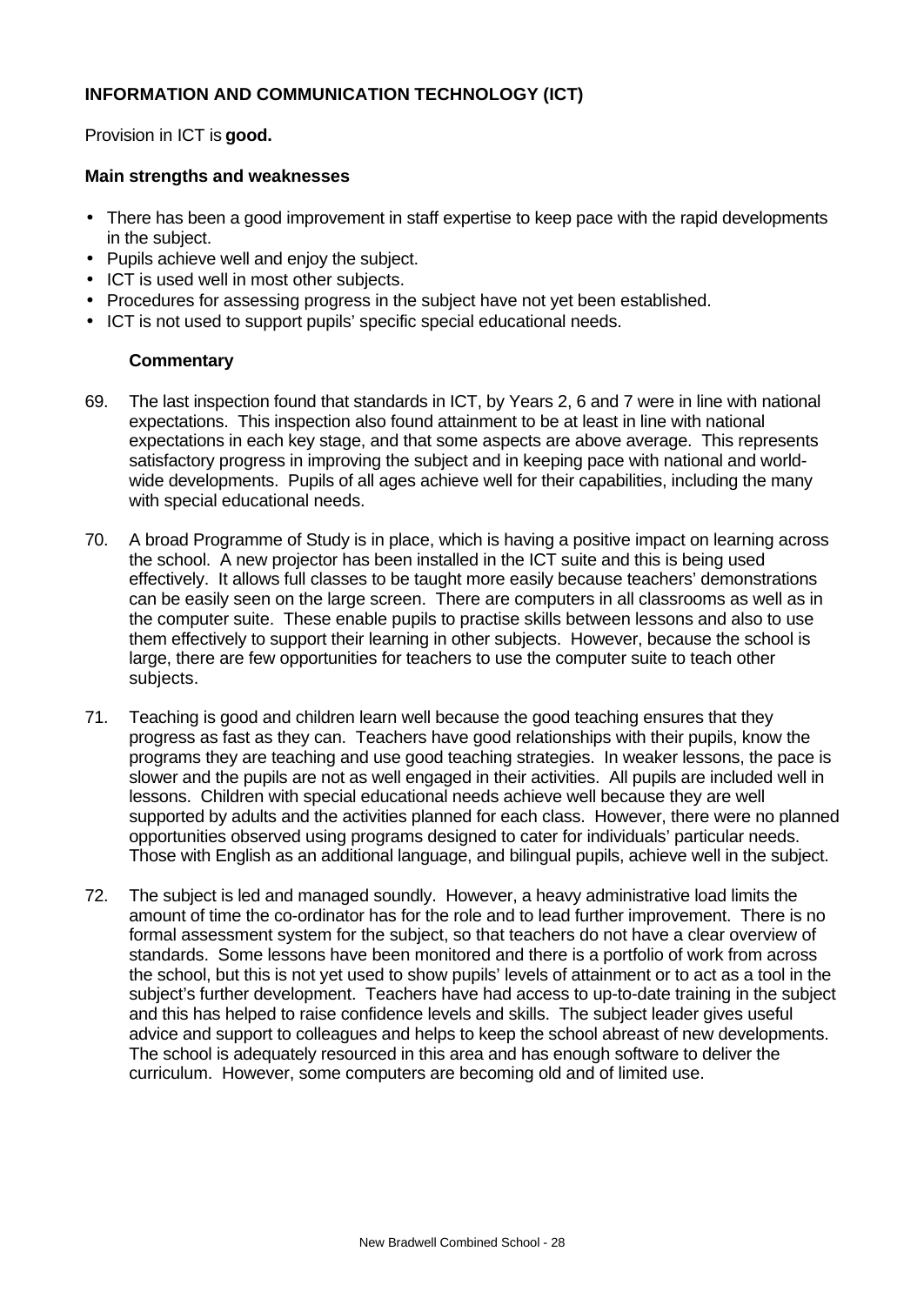#### **Information and communication technology across the curriculum**

73. Teachers use ICT well in most subjects. It is used to support lessons such as literacy, numeracy, history, geography and art, although its use in science is too limited. Pupils particularly use computers to display their finished work and to handle data. They search the Internet to find information for use in a range of subjects.

### **HUMANITIES**

- 74. Neither geography nor history was a focus for inspection, and therefore no judgements are made on their overall provision.
- 75. An analysis of work and discussion with pupils indicates that attainment in **geography** across the school is likely to be similar to that expected nationally. Although writing is not used well to support learning, pupils demonstrate much fuller knowledge and understanding when they talk about their work. Pupils' levels of achievement are satisfactory, and are similar to those described at the last inspection. Between Years 3 and 7, there is much superficial descriptive writing, but fewer attempts at geographical explanation. The content of the written work of pupils of different ability is very similar. Expectations for higher-attaining pupils are often too low, and pupils have little opportunity to write independently about what they know and understand, nor to build progressively on their geographical skills through their writing. Too few lessons were seen to form an overall judgement on the quality of teaching, but pupils' work indicates that many lessons are heavily teacher-directed, and that older pupils have little opportunity to investigate or take charge of their own learning. Visits are used well to enable pupils to compare their home environment with contrasting localities. Subject leadership is good. The well-qualified co-ordinator has a good understanding of the strengths and shortcomings in the subject, and is well placed to lead further improvements.
- 76. There was too little evidence to form a judgement on attainment in **history** by the end of Year 2, but evidence suggests that standards are similar to those expected nationally in Year 6 and Year 7. An examination of pupils' work indicates that achievement is likely to be satisfactory in Years 3 to 5, but good among older pupils because expectations are higher. Across the school, pupils' achievements are distinctly better when they are allowed to write independently at length. For example, pupils in Year 4 wrote with greater complexity and liveliness when they were required to describe a Pictish attack than when they were relating the bare facts of an Anglo-Saxon incursion, while those in Year 7 write graphically and in great detail as citizens caught up in the Norman invasion. Some of the work offered in Years 3 to 5 is too superficial to enable pupils to make substantial progress, because teachers try ambitiously to cover themes that are too wide or general for pupils to acquire any real depth of understanding. As with geography, relevant visits to sites of historical interest are used well to reinforce learning. However, expectations for the quality and depth of work to be completed are not always as high as they could be, and teachers do not insist on the standards of presentation and finish of which the pupils are capable. Leadership of the subject is satisfactory, but more could be done to ensure that the practices leading to higher achievement among older pupils are adopted more uniformly across the school.

#### **Religious education**

Provision in religious education is **unsatisfactory**.

#### **Main strengths and weaknesses**

- Pupils do not build progressively on their knowledge and understanding because the curriculum is not taught in sufficient depth.
- Achievement in Year 7 is good, because pupils are given enough time to reflect on and explore religious and spiritual experience.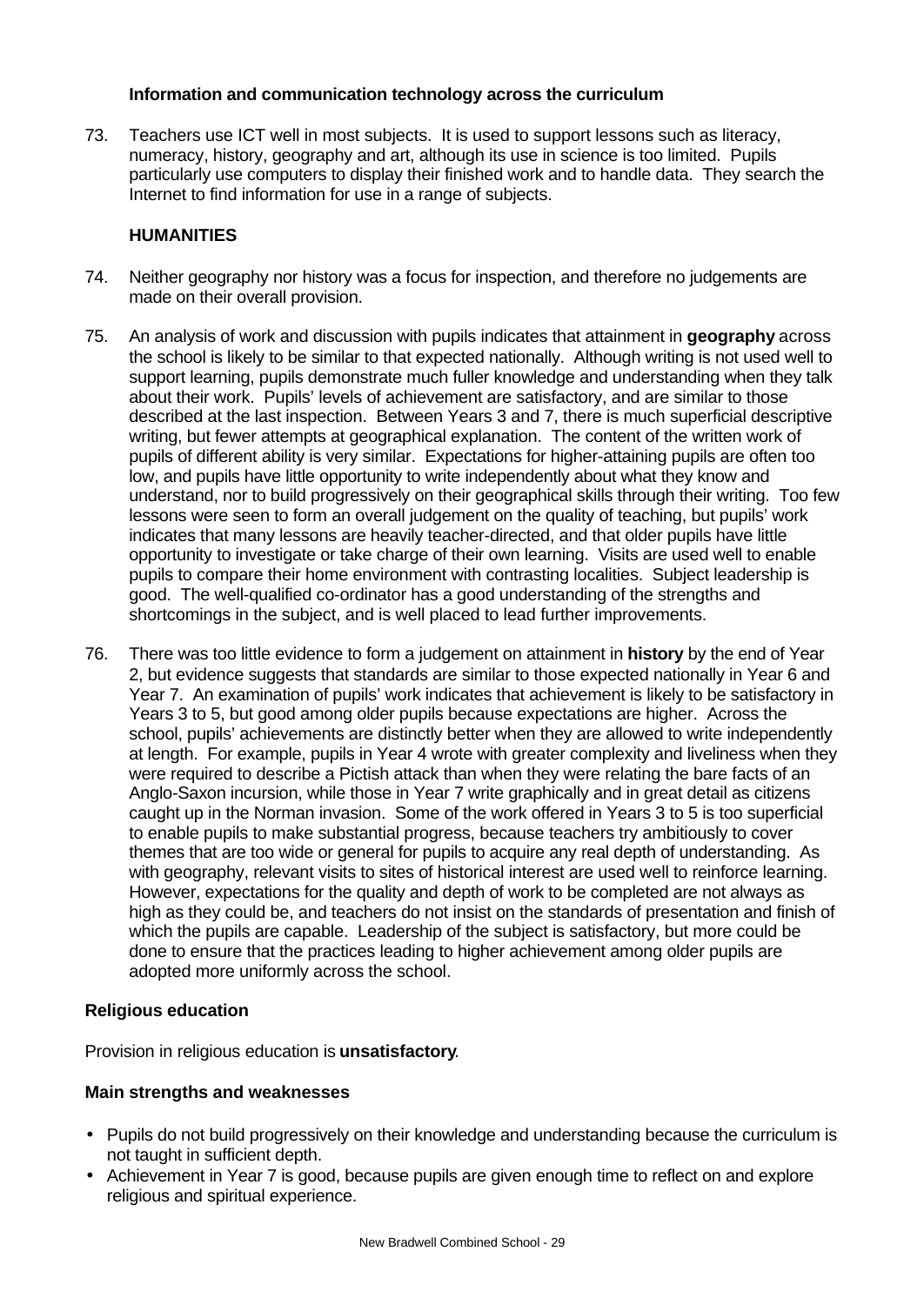- There are too few opportunities for independent learning, especially for higher-attaining pupils. **Commentary**
- 77. Attainment is below that expected by the locally agreed syllabus for pupils in Year 2 and Year 6, although it is in line with expectations by Year 7. This is a decline from the position at the last inspection, when attainment was judged to be satisfactory. Pupils' achievement is unsatisfactory, except in Year 7, where it is good.
- 78. In Year 2, pupils display a fragmentary knowledge of a few Bible stories. They know those of Noah and Joseph, but have little idea of why Jesus is thought to be a special person and display limited knowledge of events in his life, including Christmas or Easter. They understand little of the purposes or activities of places of worship, or of the fact that certain festivals and beliefs are special to different people for different reasons. This is because the curriculum is not taught in enough depth or with sufficient coherence for pupils to build progressively on their knowledge and understanding. Pupils in Year 6 display similar gaps in knowledge and understanding. While they learn about the lives of such figures as Mahatma Gandhi and Mother Teresa, they know little of the beliefs that inspired them. Their knowledge of Bible stories, and other religious beliefs and practices, is equally limited. Pupils rarely work independently, and there is too little difference in the attainments of the least capable and most capable pupils.
- 79. By contrast, pupils in Year 7 often achieve well because they explore the nature of belief and values, and in doing so come to an appreciation of how people form religious views. For example, they compare Jewish art with symbols used in Islam, making perceptive comments on the feelings and beliefs that religious art tries to convey. Pupils in this age group frequently work independently, and are well motivated because the work is closely linked to other areas of the curriculum.
- 80. Teaching is unsatisfactory, overall, because the content of lessons is too superficial to ensure that pupils explore stories, customs and beliefs in sufficient depth. An analysis of work reveals that tasks are often too heavily directed by the teacher, pupils have too few opportunities to express the knowledge and understanding they have acquired, and higher-attaining pupils are not sufficiently challenged to explore stories and beliefs in greater depth. However, there is some good teaching in Year 7. In a good lesson seen, pupils discussed ideas in pairs and were given sufficient time to express and record their views. The result was perceptive, sensitive work that pupils were encouraged to share with others.
- 81. Subject leadership is currently satisfactory. The newly appointed co-ordinators are aware of the low standards and shortcomings of the present curriculum. Their immediate task is to become familiar with the local education authority's new syllabus and to prepare a Programme of Work. Their enthusiasm and understanding suggest that the subject is well placed to improve. While pupils occasionally celebrate festivals in church, the church is rarely used to enhance pupils' understanding of Christianity, and there are few contacts with representatives of other religions or places of worship to broaden pupils' experiences.

# **CREATIVE, AESTHETIC, PRACTICAL AND PHYSICAL SUBJECTS**

- 82. This curriculum area was not a main focus for the inspection. It is therefore not possible to form overall judgements about provision. Pupils' work was sampled in all subjects. In **design and technology** and **physical education**, one lesson was seen in each subject. In **art and design**, pupils' sketch-books were examined in Years 3 to 7, as well as the work on display throughout the school. Discussions took place with Year 6 pupils about their work in art and in design and technology. In **music**, two lessons were seen and further evidence was gained from the musical elements of assemblies. All subject co-ordinators were interviewed.
- 83. In **art and design** and **design and technology**, pupils in Years 1 and 2 successfully develop skills in observational drawing using a range of materials, for example, in working with paint,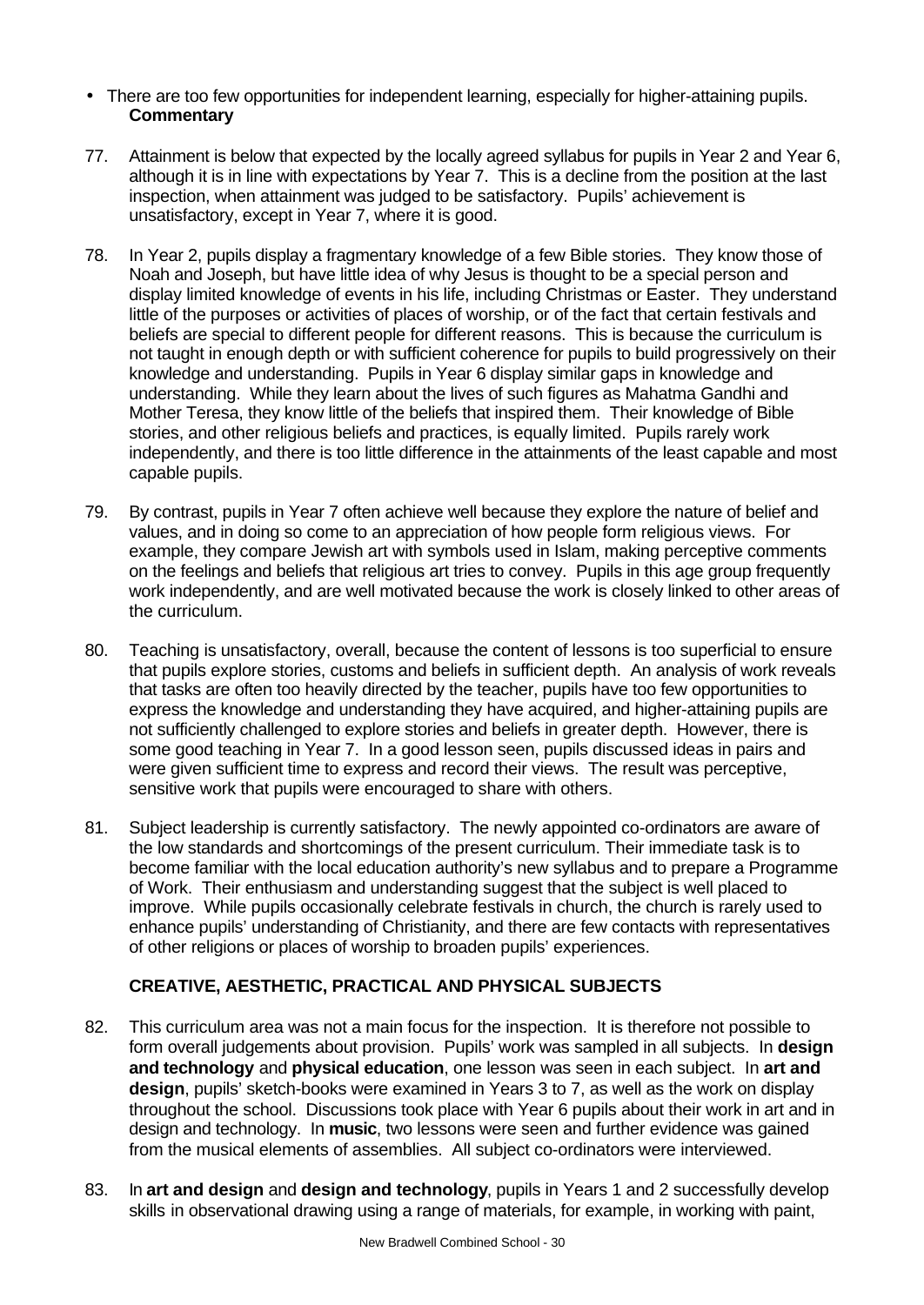pastels and charcoal. Year 2 pupils achieve some good results in designing and making glove puppets from felt and other fabric. They draw plans for their designs and make lists of the materials to be used. They are taught to evaluate their work and make suggestions for improvement. In the present Year 6, pupils have had satisfactory experience of a range of materials and techniques in both subjects. Their teaching has enabled them to demonstrate a sound understanding of primary and secondary colours, knowing how they can be mixed to create other colours. Pupils are familiar with the work of artists such as Vincent Van Gogh. They have had opportunities to evaluate manufactured products such as biscuits, musical instruments and training shoes. Samples of work from pupils in Year 7 indicate that they have appraised the work of artists such as Picasso and produced drawings of themselves in the style of famous artists. They have designed a carrying device for harvest gifts. When evaluating products, such as a patched pencil case, they are taught to consider features such as fitness for purpose including strength, materials and appearance.

- 84. In the one lesson seen in **physical education**, the teaching of hockey skills was satisfactory. The teacher rightly emphasised aspects of safety throughout the lesson and demonstrated techniques effectively. However, too much time was spent outside on explanations and demonstrations and insufficient time was left for pupils to practise and improve their own skills. The curriculum for physical education is suitably broad, with an appropriate emphasis on ensuring that pupils are taught to swim before they leave the school. Almost all pupils succeeded in gaining their 25 metres certificates by the end of Year 6 in 2003. A good range of regular extra-curricular sporting activities and clubs enriches the physical education curriculum effectively. These include football, netball and basketball, as well as coaching days for cricket and tennis. The school's extensive programme of residential visits ensures that pupils experience much more than the usual range of outdoor and adventurous activities. These promote their physical and social development very well.
- 85. In **music**, only two lessons were seen and it is not possible to make a judgement on attainment across the school. In these lessons, attainment was in line with expected levels and the teaching was good. By Year 6, most children sing well, they read aspects of music notation and create their own compositions. By Year 7, they recognise many orchestral instruments and know about some musical structures. Pupils enjoyed their lessons and behaved well. Pupils from across the school perform in the choir and a reasonable number take the opportunity to learn instruments, including recorders, drums and brass instruments. These extra activities are rightly given a high priority by the school. They give pupils with an interest or aptitude for music good quality opportunities to extend their learning outside their class lessons. The school band plays for assemblies and local festivals. The subject is well managed by a capable co-ordinator who has very good subject knowledge.

#### **PERSONAL, SOCIAL AND HEALTH EDUCATION AND CITIZENSHIP**

- 86. **Personal, social and health education** and **citizenship** are taught to all year groups as a combined subject. Not enough evidence was available from the small number of lessons and general discussions seen to judge the quality of teaching and learning and, therefore, of overall provision. Pupils' written work in the subject was examined. In the only full lesson seen, teaching and pupils' achievement were satisfactory.
- 87. The school has a sound programme for personal, social, health and citizenship education, which is closely linked to other lessons and also considered in assemblies. The school's new Programmes of Work ensure progression in learning in a wide range of relevant topics. These enable pupils to build on their skills and knowledge as they move through the school. Pupils develop an understanding of the physical, emotional, moral and social issues in certain types of behaviour, together with an awareness of their rights and responsibilities. They learn how to be safe in a range of circumstances. They also learn about how fortunate they often are and what actions they can take to relieve suffering elsewhere in the world. For example, at Christmas, the school collected gifts for children in Eastern Europe.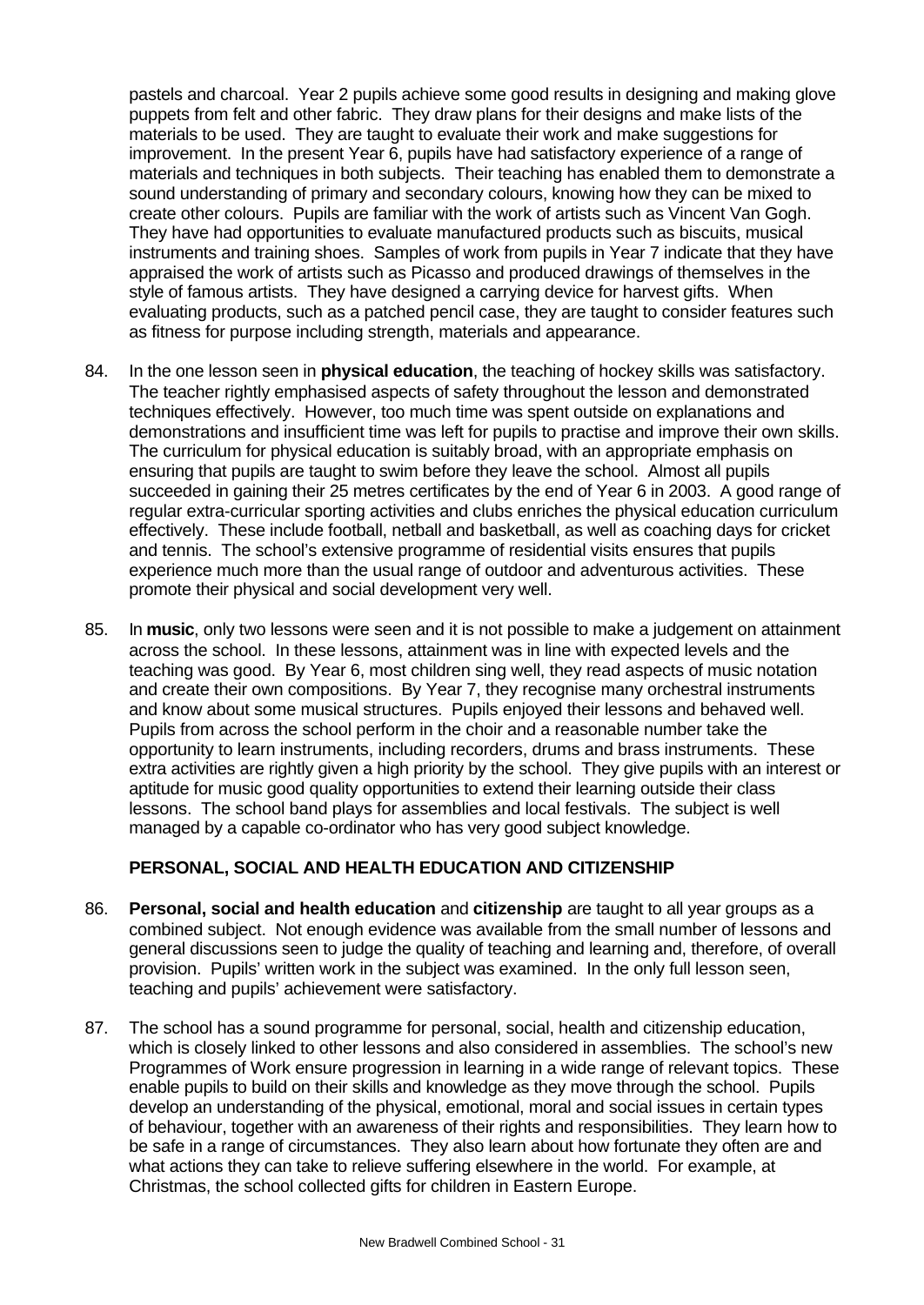- 88. The school's very good programme of residential opportunities for pupils of all ages and its very good links with the community enhance this curriculum area. They help to bring together elements of lessons and other activities that enable pupils to develop good relationships and make the most of their skills and knowledge. Governors have agreed that suitable aspects of sex and relationships education will be taught to Years 6 and 7.
- 89. Leadership and management are good and the subject leader has developed a new and relevant programme for citizenship in Year 7 that meets the requirements for that age group. Plans to develop the subject further include a bid to achieve a 'Healthy Schools Award', and these demonstrate the school's continuing commitment to aiding pupils' overall personal development.